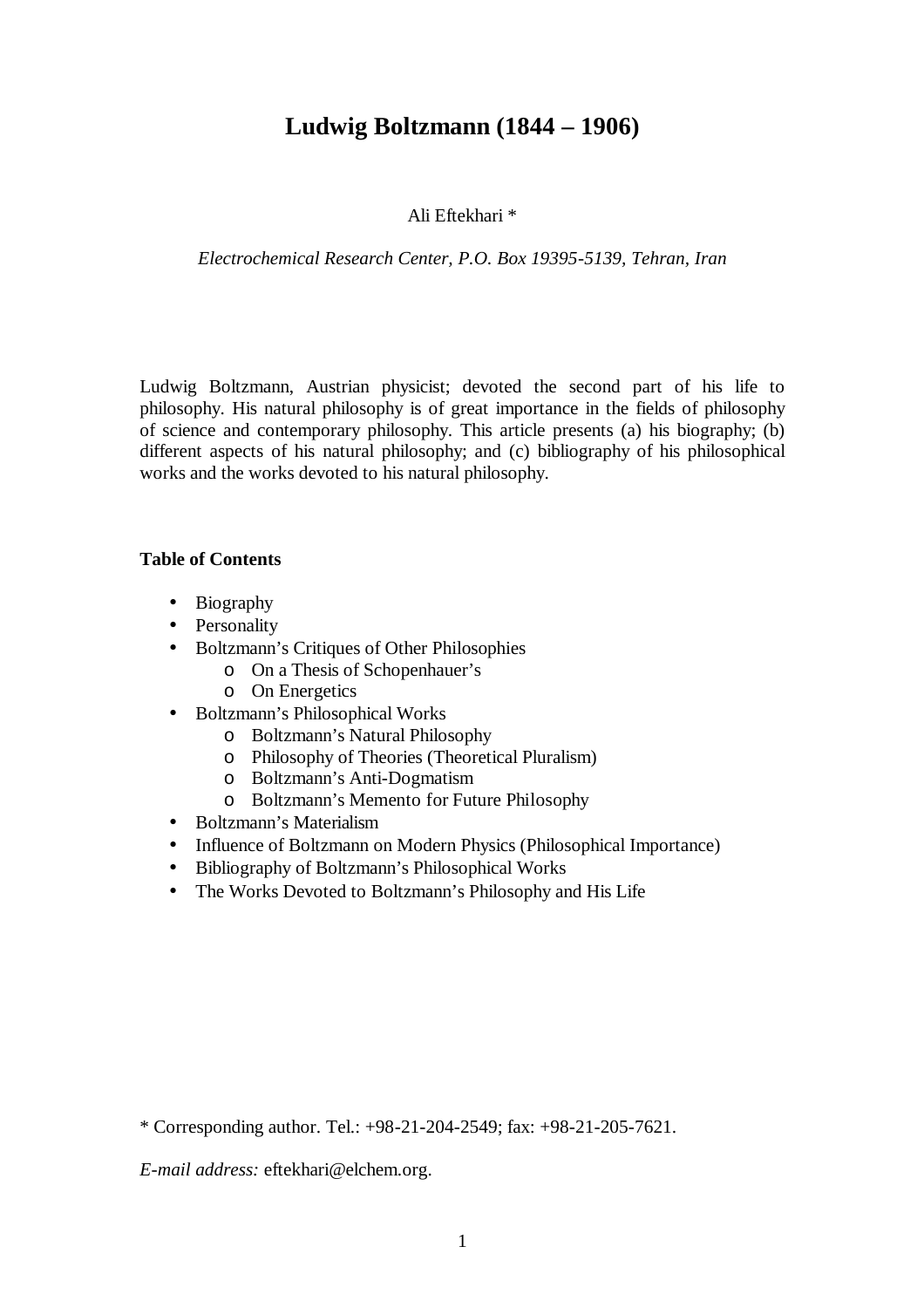# **Biography**

To understand who was Ludwig Boltzmann, it is useful to note two descriptions reported at the beginning of Broda's famous book, Ludwig Boltzmann: *Man, Physicist, Philosopher*. *(i)* In J. Bronowski's electric view of human thought *The Ascent of Man*, Ludwig Boltzmann is praised in the following words: "And yet one man, at the critical turn of the century, stood up for the reality of atoms on fundamental grounds of theory. He was Ludwig Boltzmann, at whose memorial I pay homage. Boltzmann was irascible, extraordinary, difficult man, an early follower of Darwin, quarrelsome and delightful, and everything that a human being should be." *(ii)* Paul Feyerabend notes in the Encyclopedia of Philosophy: "In his realization of the hypothetical character of all our knowledge, Boltzmann was far ahead of his time and perhaps even our time.

Ludwig Eduard Boltzmann was born February 20, 1844 in a house on the main street of the Landstrasse district of Vienna. His father was an Imperial and Royal Cameral-Concipist, a tax official, and his mother, Katharina Pauernfeind, was from Slzburg. From childhood he lived in security and material comfort. He received his preliminary education from a private tutor in the house of his parents. At the age of 15 he lost his father. He was very industrious and with the exception of one term, he always was the best in his class.

In 1863 he entered to the University of Vienna to study physics, and received his doctorate in 1866, and gave his inaugural address as Privatdozent (lecturer) in 1867. At the age of 25, he became full professor of mathematical physics at the University of Graz in the province of Styria. In 1873 he returned to the University of Vienna as professor of mathematics. On the  $17<sup>th</sup>$  day of July 1876, Ludwig Boltzmann married Henriette von Aigentler, an attractive lady with long fair hair and blue eyes from Graz. Boltzmann spent 14 happy years in Graz, and during this time developed his ideas on the statistical concept of nature.

He was honored by the academic community and by the government. In 1878 he became dean of the faculty, in 1881 Regierungsrat, in 1885 member of the Imperial Academy of Sciences, in 1887 president of the University of Graz, and in 1889 wirklicher Hofrat. In 1890 he accepted the chair of theoretical physics at the University of Munich. After death of his professor, Josef Stefan (1835 – 1893), he because his successor at Vienna University in 1894. However, it was difficult for Boltzmann to find a nice group of friends and colleagues as he had in Munich; particularly when Ernst Mach (1838 – 1916), successful experimentalist in physics and sense physiology, critical historian of physics, adversary of atomism, positivist philosopher, became professor of philosophy and history of sciences in 1895. Thus, Boltzmann accepted an appointment as professor of theoretical physics in Leipzig. After retirement of Mach due to bad health, Boltzmann returned to Vienna in fall 1902.

In addition to his teaching materials of theoretical physics, he started to lecture on philosophy in 1903. Indeed, he taught a university course namely "Methods and General Theory of the Natural Sciences" on the chair of natural philosophy, previously occupied by Ernst Mach for a course namely "History and Theory of the Inductive Sciences".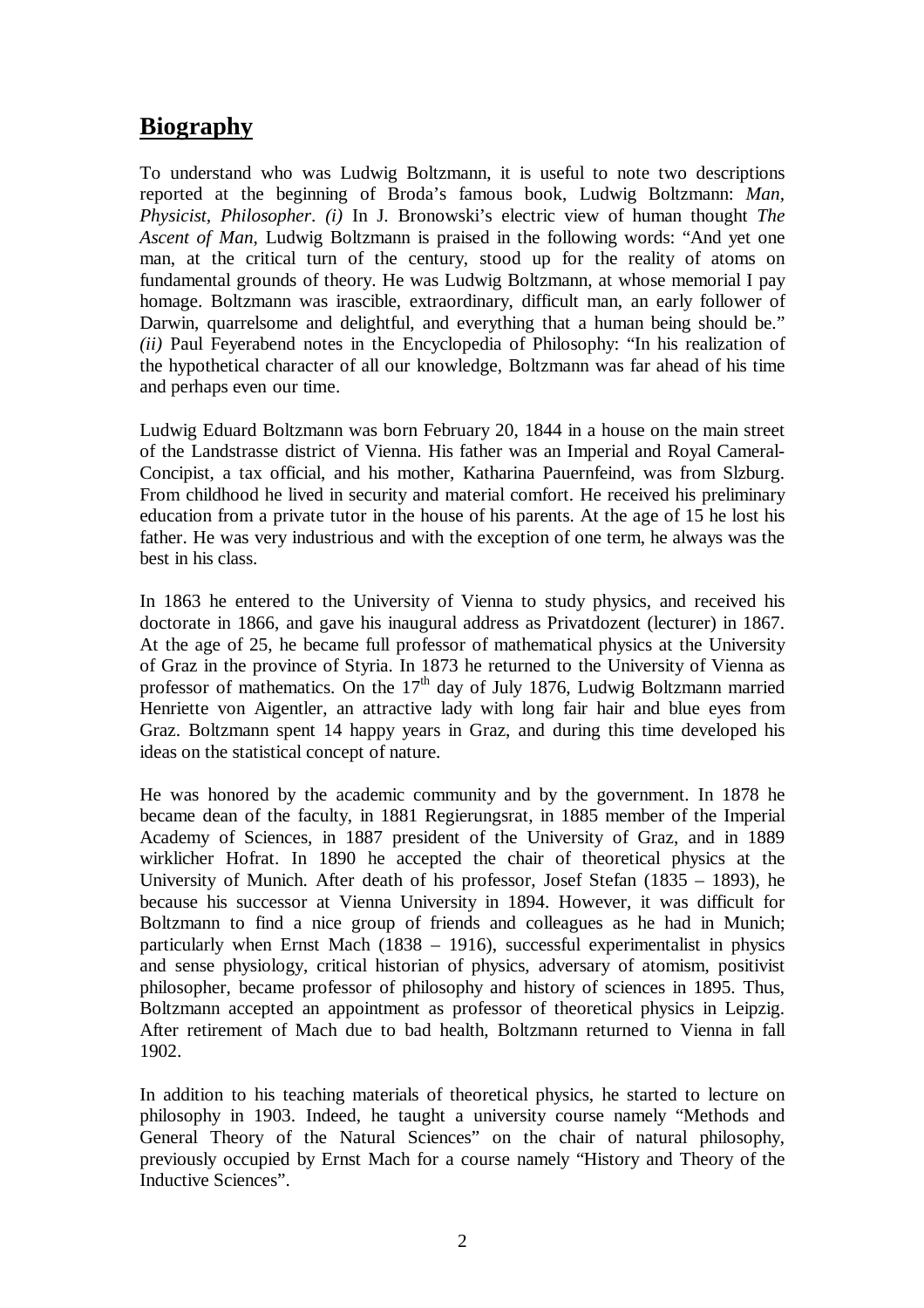The lectures of Boltzmann on natural philosophy were very popular and had achieved a considerable attention at that time. His first lecture was an enormous success. Even though the largest lecture hall had been chosen for it, the people stood all the way down the staircase. Students, assistants, professors, ladies had come. The hall was ornated with twigs of silver fires and he received enthusiastic ovations. All the newspapers reported about this event. His mail was full of letters of consent. He even had an audience with Emperor Franz Joseph. The Emperor told Boltzmann that he was glad about his return and that he had heard how crowded his lect ures were.

In the last years of his life, Boltzmann was in bad attitude of heath. His health had suffered from the constant dispute with his scientific opponents. His eyes had deteriorated to an extent that he had trouble reading. He had to employ a woman who read scientific articles to him and his wife wrote his manuscripts. In addition, he suffered from strong asthma attacks at night and presumably from angina pectoris. Furthermore, he was plagued by heavy headaches due to overwork. However, Boltzmann had never given any consideration to his health but sacrificed it to his scientific work.

Despite his great success work, his enjoyment of the beauties of nature and art in full measure, and his optimism and humor, he suffered from depressions. Thus, even in company he would sometimes lapse into long dismal silences that could hardly be broken. Boltzmann himself remarked in jest on his sixteenth birthday that this quick transitions from cheerfulness to sadness stemmed from the fact that he was born in the night between Carnival Tuesday and Ash Wednesday aimed the dying noises of the dance. Boltzmann was subject to severe asthma attacks and suffered great pain. It has been reported that he feared loss of his creativity and may have been overburdened by work. Tragically, while on a summer vacation at Duino near Trieste he committed suicide during an attack of depression.

Ludwig Boltzmann, one of the greatest thinkers of all nations and all times dies on September 5, 1906. On September 8, a splendid memorial ceremony was held for him, and many outstanding scientists of the time attended and contributed. Boltzmann's early death is all the sadder because he himself expressed lively regret that death would prevent him from witnessing the further development of science. Boltzmann's grave of honor in Central Cemetery in Vienna was taken into the guardianship of the municipality of Vienna by alderman Julius Tandler in 1933: "The city of Vienna and its people are proud of the man of genius who lived here, and they have endeavored to find a burial place worthy of him". The grave has a beautiful white marble bust of Boltzmann, created by Gustinus Ambrosi. Into the monument the equation is inscribed that will retain its validity after all the grave stones have sunk under the dust of the centuries, as Hans Thirring put it at the unveiling. The short and simple equation that expressed Boltzmann's greatest scientific achievement is: S  $=$  k log w.

## **Personality**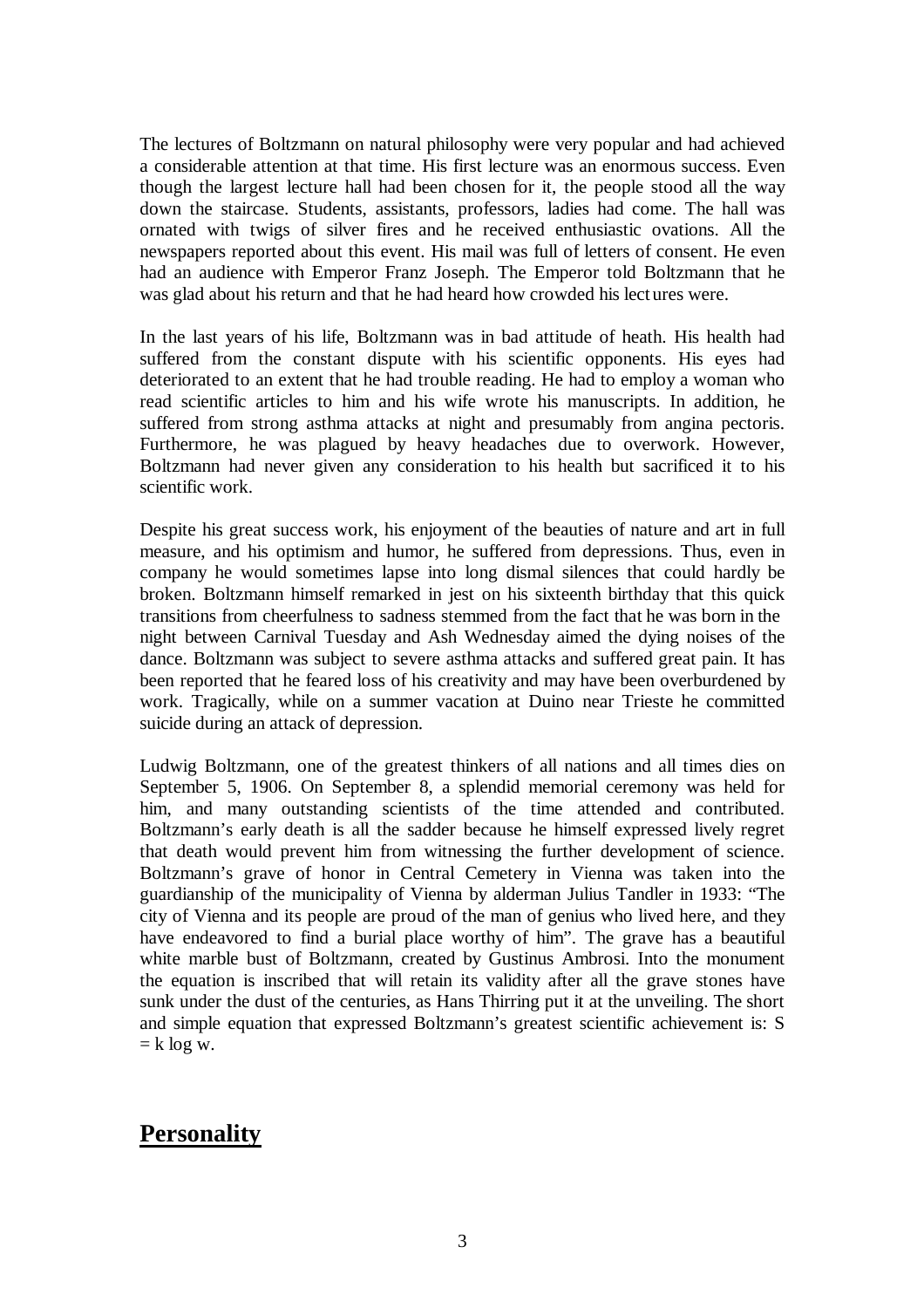Usually, it is very useful to know personality of a person to understand his philosophical view. At least, this factor is of particular interest for Boltzmann due to its interesting personality. E. Broda, Boltzmann biographer, in his famous book "*Ludwig Boltzmann: Man, Physicist, Philosopher*" shows that personality of Boltzmann as a great man is of interest as its greatness in physics and philosophy.

In the historical reports, everyone who knew Boltzmann has declared that Boltzmann was a great man due to his pretty personality. In spite of many scientific and philosophical controversies, he had a good relationship with his opponents. Despite he always had scientific and philosophical antagonism to Wilhelm Ostwald (1853 – 1932), they were good personal friends. For instance, Boltzmann went to Leipzig in 1900 based on an invitation of Ostwald. Even against Ernst Mach which he had a bad attitude, as he even left his beloved Vienna in 1900 due to the existence of Mach there; they were very polite in respect with each other. Indeed, one of the important reasons raised in his critique against Schopenhauer is impolite terminology of Schopenhauer against other philosophers, as he states it is not appropriate for a great thinker.

He was a true patriot and did indeed love his native Austria. In spite of the political conditions that existed in Austria, he loved to live in his homeland. In a letter he wrote to Josef Loschmidt (1821 – 1895), his old colleague, in 1892, he says: "I must report as the first item of news that I am still living but to be sure no better here than in my beloved Austria." He expected a better atmosphere for scientific activities in Leipzig, but he did not feel at all comfortable there.

The interesting feature of Boltzmann's patriotism was his philanthropic and intellectual view, rather than common mindless fanaticism. Boltzmann expressed his critical patriotism, referring to the lost war against Prussia: "Two years ago, when I spoke about the year of misfortune, 1866, at a party in Oxford, one of those present thought he would pay me compliment by saying the Austrians were too good to be victorious. We shall have to rid ourselves of this goodness and self-contentment. But since today modesty and frugality are disappearing more and more from the world, we must congratulate ourselves on the fact that precisely Austria has today, as always, men whose only vice is an excess of these virtues. Let us call out with Mozart [in the "magic Flute", our paragon of moderation and serenity: Within our holy walls, Where people love each other, No traitor can lurk, Because we forgive the enemy. Those who are not pleased by such teachings and the example of such men do not deserve to be human, do not deserve to be Austrian." His condemnation of nationalist student riots at the University of Vienna to prevent the reconciliation with Czech sought by the Orime Minister, Count Badeni is worth noting. In fact, such nationalist troubles were one of the main reasons for his departure to Leipzig.

Boltzmann was an excellent teacher. His lectures were described as "crystal clear". According to Stefen Meyer, "seldom was such outstanding teaching ability coupled with such extensive knowledge." As Ludwig Flamm stated, "Boltzmann's mode of expression was lively, clear and fascinating, witty and humorous, and often accompanied by stimulating anecdotes." Boltzmann did not shrink at all from correcting himself during the lecture with the words, "Ach, that was stupid of me!".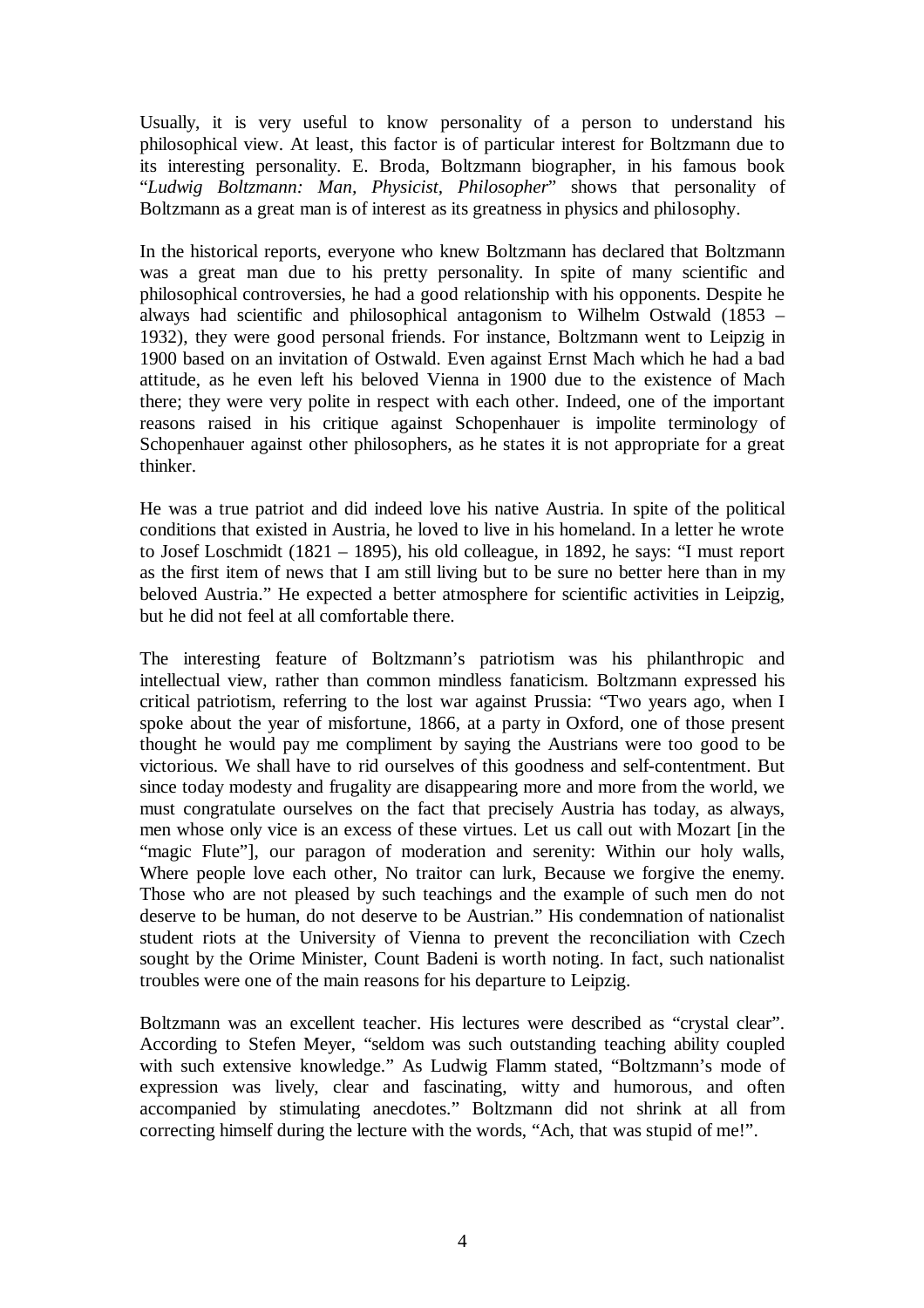Boltzmann had a great interest in communications with others and was also highspirited in discussion. The President of the Accademia dei Lincei in Italy called Boltzmann in his obituary 'a most remarkable polemist, much feared in congresses'. Arnold Sommerfeld described Boltzmann's entry into the dramatic discussion on energism at the conference of German naturalists at Lubeck in 1895: "Helm (Dresden) was the main speaker on behalf of energism; backing him was Wilhelm Ostwald, and backing both of them was the natural philosophy of the absent Ernst Mach. The opponent was Boltzmann, seconded by Felix Klein. The battle between Boltzmann and Ostwald was both outwardly and inwardly like a bull fighting against the flexible fencer. But this time the bull conquered in spite of all the torero's fighting skill. Boltzmann's arguments triumphed. All of us younger mathematicians were on Boltzmann's side …"

He indeed did not in the least deny the importance of objections to his theories, but he welcomed them. He appreciated the discussions which gave him the opportunity of working out the basis of all his works with more precision. For instance, although Boltzmann never agreed with Zermelo and always called him "the rogue", He was glad that his statistical approach has achieved attention in German-speaking countries.

Boltzmann had good relationships with his students, and his kindness to students was acknowledged by all. In his later years Boltzmann never allowed anyone to fail. According to Lise Meitner, "His relationship with the students was accented by its humanity. He considered not only the knowledge in physics of candidates who were, for instance, examined at the end of the semester but he also tried to appreciate their general character traits. External forms meant nothing to him, and he didn't shrink from using words laden with sentiment. From time to time he invited home the few students who took part in his advanced seminar. At those times he played for us – he was a very good pianist – and told us about various personal experiences.

Fitz Hasenohrl, Boltzmann's outstanding student and immediate successor, described his kindness: "The successes of the scientist require talent and intellect, but the teacher must have his heart in the right place. Characteristic of the good teacher – at the elementary as well as the university level – are ability to understand those who are learning, interest in their development, good will, and sympathy. In a word, the good teacher is characterized by a kind heart. Those were the personal traits that made Boltzmann a brilliant teacher and that assure him of the everlasting gratitude of his many students. The way in which Boltzmann got on with his students has remained indelible in their memories. He never played up his superiority: everyone was at liberty to ask questions and even to criticize him. One could converse with him in an uninhibited way as if between equals, and often one noticed only subsequently how much one had learned from him once again. He did not measure others with the yardstick of his own greatness. He also judged more modest achievements with goodwill, so long as they gave evidence of serious and honest effort."

Music and the art had a special role in Boltzmann's life. He was a talented pianist. By no means did he prize beauty only outside the realm of science. He made great fun of the absurd pedantry with which Schopenhauer tried to classify the arts to read rules into them. Admiration of Boltzmann from art and beauty can be well understood from his express: "I once laughed when I read that a painter spent days and nights looking for a single color, but I don't laugh about it any more now. I cried when I saw the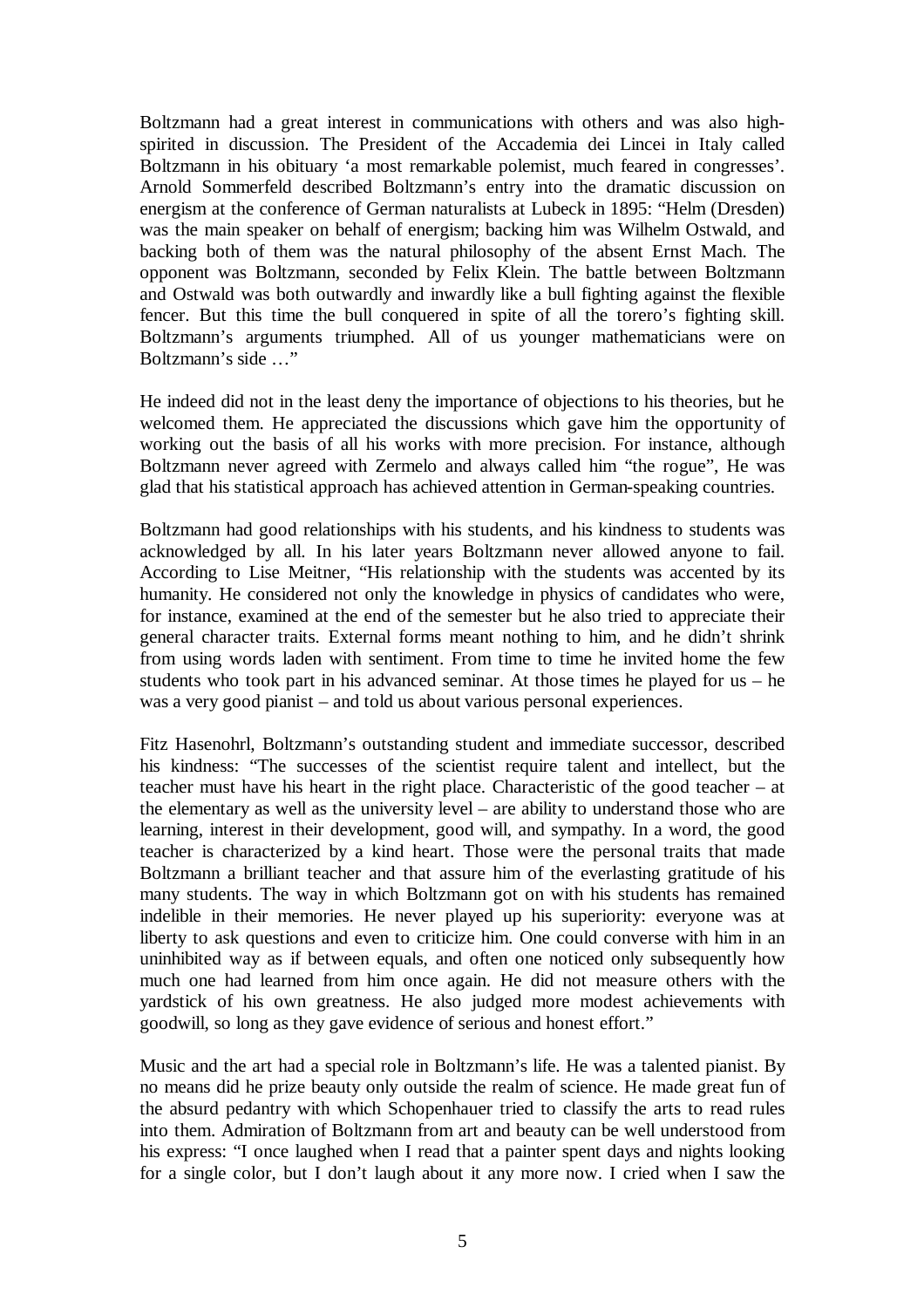color of the sea; how can a mere color make one cry? Or moonlight, or the luminescence of the sea in a pitch black night? … If there is one thing which is more worthy of our admiration than natural beauty, it is the art of men who have conquered this never-ending sea so fully in a struggle that has been going on since the time of the Phoenicians and even longer … Truly, the greatest wonder of nature is the skillful mind of man! If were asked, as was Solon, whom I take to be the happiest among mortals, I would name Columbus without hesitation. Not that there have been no other discoveries of equal merit, that the German, Gutenberg, for example. But happiness is partly conditioned by the sensual effect, and that must have been strongest in the case of Columbus!"

One of the most attractive qualities of Boltzmann was his incomparable sense of humor. It is not needed to bring some example of it, as it can be seen throughout his lectures and writings. He commented: "When I harmlessly adopted my usual tone on the first day in the Berlin laboratory, a single glance from Helmholtz made it clear that cheerfulness and humor did not befit the scholar. When I later described this glance to Herr Glan, then an assistant, now a professor, he replied haughtily: 'After all, you are in Berlin!" Although, he accepted the offer of the Kirchhoff's chair in Berlin, he did not go. This might be due to an acid comment by Frau Helmholtz: "Herr Professor, I am afraid you will not feel at home in Berlin!"

Boltzmann's friends called him childlike attitude, naiveté, or unworldiness. Alois Hofler, his student and later a reputable philosopher, described him as "powerful man, but childlike to the point of childishness". Ostwald called Boltzmann a "stranger in this world". The reason for calling him by his friends naiveté was due to his resistance to uncritical acceptance of traditions and conventions, that is, the desire to approach problems in science as well as in life in an open way, according to his own best judgment. His achievements prove that also in everyday life he was conscious of his goal, but his actions were often unusual for others. For instance, after buying a cow for his country house he is said to have consulted his colleague, the professor of zoology, to find how to milk the cow.

Boltzmann's capacity for work was truly wonderful. He thought in different academic chairs as professors of mathematic, mathematical physics, theoretical physics, and experimental physics. There were many course he thought such as the principle of the mechanical theory of heat, elasticity, the mathematical theory of acoustics, mathematical theory of capillary, the theory of calculus, differential and integral calculus, number theory, special topics in advanced analysis, analytical geometry, the theory of functions, analytical mechanics, gas theory, theory of electricity and magnetism, optics and acoustics, thermodynamics, and in the last years of his life principles and special topics in natural philosophy was also added to this long list. Moreover, he announced that would teach elasticity and hydrodynamics in the winter semester of 1906-1907.

H. A. Lorentz, the famous theoretical physicists admired Boltzmann's relationship to theory on one hand and to experiment on the other: "Boltzmann did some beautiful and important works in the experimental area in the early years of his career and he often eloquently proclaimed his praise for experimental physics. Sometimes he almost seemed to envy experimental physics because of the reliability of its results and because of its smoothly advancing development. Yet in the depths of his heart he was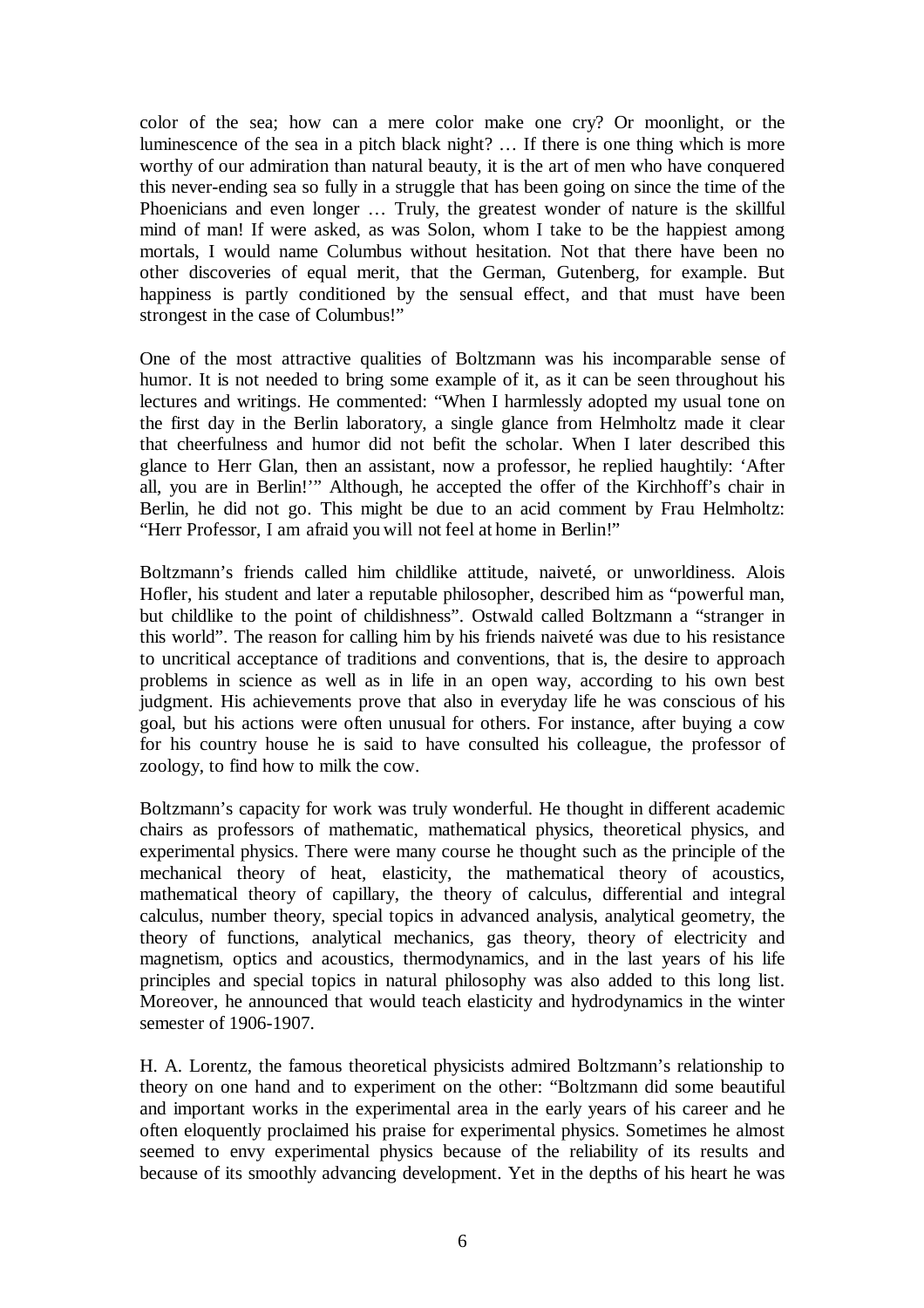a theoretician; he loved to emphasize this in seriousness and in jest, and never stopped referring to the task of developing theory and of clarifying and consolidating its fundamentals as his task in life." In addition to his fame as a theoretician, he was admired by many scientists as a great experimentalist. For examples, Lorentz and Des Coudres referred to Boltzmann's experimental skill. Ernst Mach, who was an outstanding experimental physicist, called Boltzmann a "hard-to-beat" experimenter.

Boltzmann's writings were also lively as well as his lectures. According to Lorentz: "In many of these [writings] he speaks to us as a physicist seldom does, and reveal to us his entire way of thinking and feeling in words that also bring him closer to our hearts … Here he shares with us his doubts and his joys; here he captivates us with profound, serious intellect and light-hearted wit; here he carries us along through his consistent mechanical view of Nature, or through his enthusiastic idealism, which moves him to embellish his works with so many poets' work … There are contradictions in the pictures painted by him that he does not hesitate to display clearly or even glaringly; yet we feel that they are not irreconcilable, but that they spring from a certain root in the innermost part of his being, and that through them he allows us a deeper look into his mind."

# **Boltzmann's Critiques of Other Philosophies**

Firstly, it is appropriate to mention some critiques Boltzmann made against other philosophies. Within these critiques, it is possible to see Boltzmann worry about danger of popular philosophies expressed by certainty for public. Two typical examples were mentioned here. Since it is often thought that Boltzmann's critique of traditional philosophies is due to his personal dislike, an example from traditional philosophy and another regarding a philosophy expressed by scientists in the field of philosophy of science are noted.

### **On a Thesis of Schopenhauer**

In a lecture delivered to the Vienna Philosophical Society on 21 January 1905, Boltzmann criticized all of Schopenhauer's philosophies and showed he is a stupid, ignorant philosopher, scribbling nonsense and dispensing hollow verbiage that fundamentally and forever rots people's brains. These words were taken from own Schopenhauer, as he has used them against Hegel. However, as Boltzmann strongly criticized Schopenhauer's vocabulary, he simply named his lecture "On a thesis of Schopenhauer".

He expresses the aim of his essay as "I wish to speak not on a thesis of Schopenhauer's but about his whole system, though certainly not to furnish a complete critique but merely some sketchy thoughts on the subject." In fact, he tries to show that the problem of Schopenhauer's philosophy is not due to proposition of a weak theory, but the problem is merely metaphysical base of his thoughts which led him astray in all of his beliefs. Some examples of these blind mistakes due to lack of appropriate realistic view, as described by Boltzmann, are given below.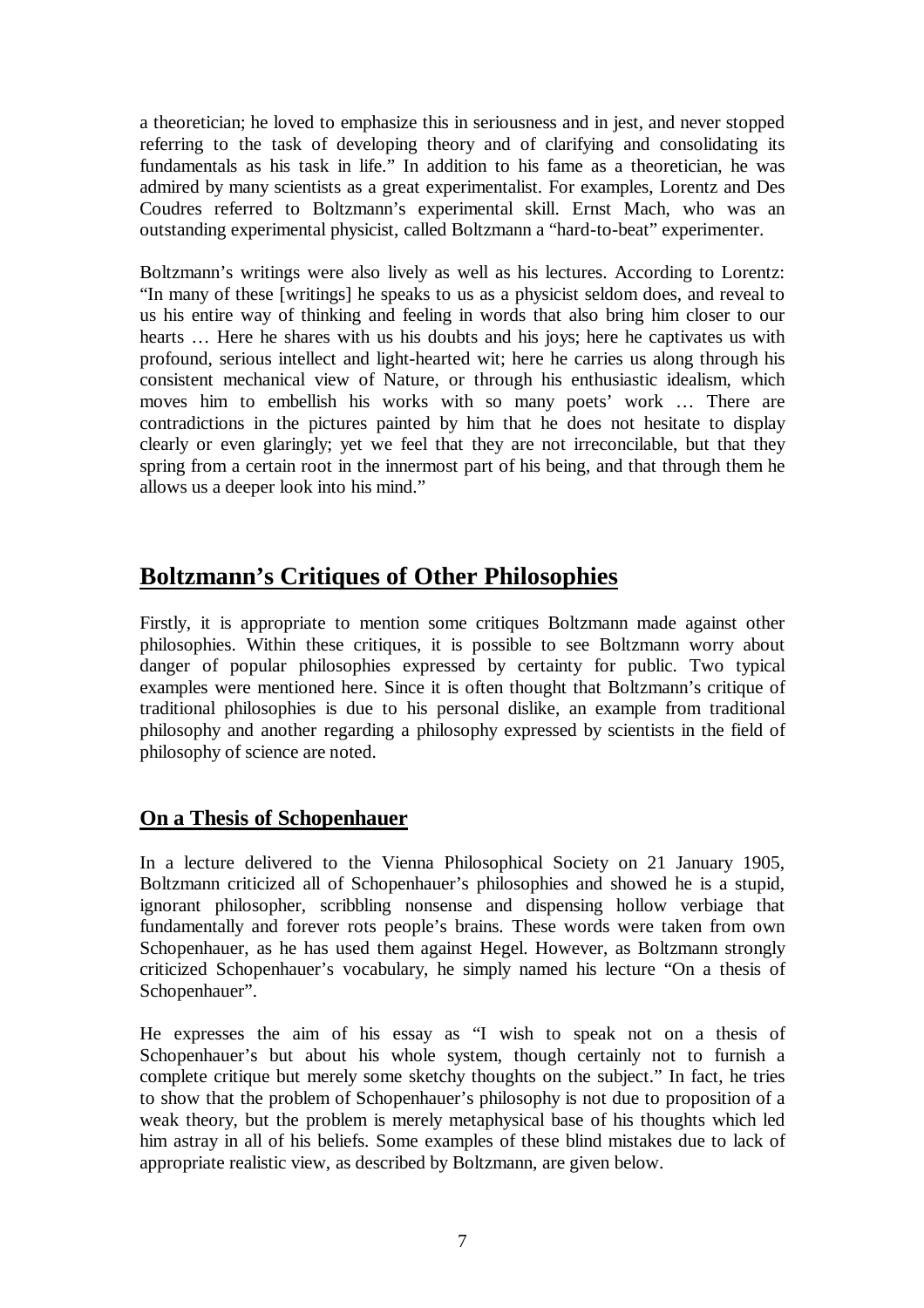At the first, Boltzmann talks about contradiction of the Schopenhauer's definition of space and time with the modern theories of space and time (at his time). He continues by emphasizing on carelessness of Schopenhauer in using "a priori". Boltzmann criticize the claim of Schopenhauer that it is a priori that space has three dimensions, by noting that it is known that a space of more than three dimensions is conceivable and even a non-Euclidean. He makes a similar critique of Schopenhauer's inference from the principle of sufficient reason that the law of conversation of matter is clear a priori. He expresses: "Landolt has conducted experiments on precisely this law, and his findings seemed at first to contradict it. Today it is indeed more likely that they will not be able to impair the law of conversation of matter, but what is important here is not the results of his experiments but merely whether experiments are as such able to refute laws, or whether logic can prescribe the paths that the pointer on Landolt's scales must take. For a second time doubts about this law have arisen in connection with the behavior of radium. I am convinced that these experiments too will confirm the law, but that proves the law to be other than a priori: were it not to hold, we could retort nothing from a logical point of view." Nowadays, we understand well Boltzmann view, since the law of conversation of matter was replaced by a more general theory namely the law of conversation of matter and energy. Moreover, in the light of Boltzmann's philosophy of theories, it is possible to understand that the law of conversation of matter is not a priori (as inferred based on metaphysical assumptions by Schopenhauer), but it is just a theory proposed by human brain which would be replaced by another one (a better theory), as it was already done for this case.

Then, Boltzmann elaborates subtle protests of the concept of will proposed by Schopenhauer. Regarding Schopenhauer's description of will for typically a stone, Boltzmann says: "This is quite an ingenious remark, but if Schopenhauer is now firmly convinced that by using the same work will for forces of inorganic nature and for certain psychological processes what we experience in ourselves he has made colossal strides in our knowledge of nature, he really yields to a rather naïve illusion." He comes to Schopenhauer's proposition of the concept of freedom, which suggests the will as subject, as thing in itself, is necessarily and unconditionally free, since causality has no purchase on thing in themselves and it is completely free under different external circumstances to act quite differently, but the actions of the will, its manifestations, its objective realization under given circumstances are completely determined by these latter and thus completely unfree and from the freedom of the will as thing in itself we can explain the obscure the obscure feeling that occur actions too are free. In this context, Boltzmann just provides a subtle contradiction which arises from the Schopenhauer's proposition: "if the will aims at its destruction it no longer depends on anything and a moment of freedom supervenes."

Boltzmann shows, in detail, waste endeavor of Schopenhauer to apply his hypothesis to different arts. He explains that even classification of different arts by Schopenhauer does not promptly cover any possible art. Moreover, the distinction made by Schopenhauer between music and other arts, as music is the direct representation of the will in so far as it is not object whereas all other arts also represent will but only indirectly as an individual objective form of it, suffers from lack of realistic view leading to funny consequences and severe contradictions. If we try to imagine that music is direct representation of the will, thus "if the ground bass is supposed to resemble the mineral kingdom, the lower intermediate voices the kingdom of planets,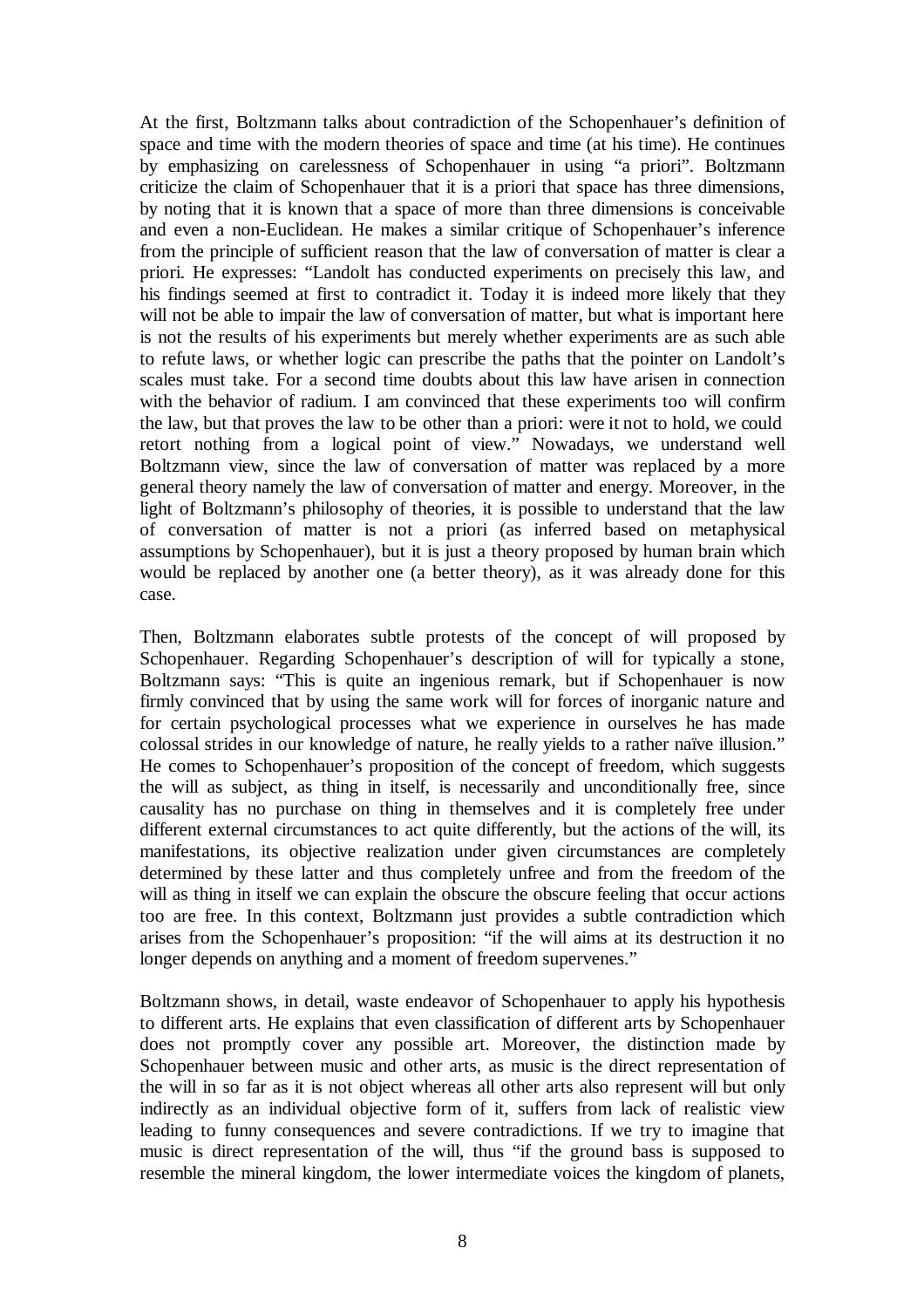the higher ones the animal kingdom, and the descant the realm of man.", as Boltzmann says. According to Schopenhauer, music is a mirror of the whole world, the world being one manifestation of the cosmic will and music another achieved by different means and independent of the first. Thus, music could continue to exist if the world did not, which means in the case that there are no violins, sound-transmitting air, excited ears, perceiving minds.

Boltzmann criticized superficial antipathy of Schopenhauer towards the male beard. In spite of empty reasons for such opinion, Boltzmann notes that such opinion is not merit for an outstanding philosopher. Boltzmann concludes: "We see how a philosopher who regards aesthetics only from a theoretical angle can go astray. The result, using Schopenhauer's mode of expression, is this: 'Stupidity, simplemindedness, foolishness, mental daubing, folly, eccentric nonsense, cranky obtuseness, imbecility that cries to high heaven'. I hope this load of dynamite is enough."

Finally, he comes to the main problem, which addressed as 'thesis' in his essay title, namely ethics. Indeed, the dangerous result of Schopenhauer's philosophy is the deduction he made to describe ethics. In other words, his theory of the will is just a theory among many ones proposed in philosophy. But what makes his theory dangerous and classifies it as dark philosophy is that he deduces from his whole theory of the will that life is a misfortune. Above all, he suggests the only way to achieve happiness is the will's denying itself and in one's preparing the transition to nothingness. He also emphasizes that this is the only correct ethics. Boltzmann expresses that this is not an original idea merit of a Western philosopher in modern era, but it is simply possible to derive it from an ancient Eastern belief. In addition, he simply explains based on some theoretical speculations that hoping for such nothingness is in vein, and talking about the existence of nothingness is a kind of waste thinking. Even, it is not needed to use modern physics to understand this fact.

After such arguments, Boltzmann comes to the main aim of his essay to say "it is utterly wrong to regard it as the task of ethics to deduce from metaphysical arguments whether life as a whole is a happy or an unhappy circumstance." Then, he distinguishes the domain ethics as: "Ethics must therefore ask when may the individual insist on his will and when must he subordinate it to that of others, in other that the existence of family, tribe, or humanity as a whole and thereby of each individual is best promoted."

### **On Energism**

Based on Mach's philosophy, a kind of ideology was born at the end of nineteenth century, mainly in Germany, referring all natural phenomena to the reality of energy. From the beginning, Boltzmann strongly criticized this philosophical view developed by some outstanding scientists, mainly Wilhelm Ostwald. Here, some of his critiques against energism are noted. Interestingly, it can be understood from this criticizing that not only deriving philosophical theories merely from metaphysical speculations, but also Boltzmann criticized scientific-based theories when they suffer from appropriate realistic view. This type of philosophical theories are usually based on misunderstanding of human-created theories by assuming them as natural real facts,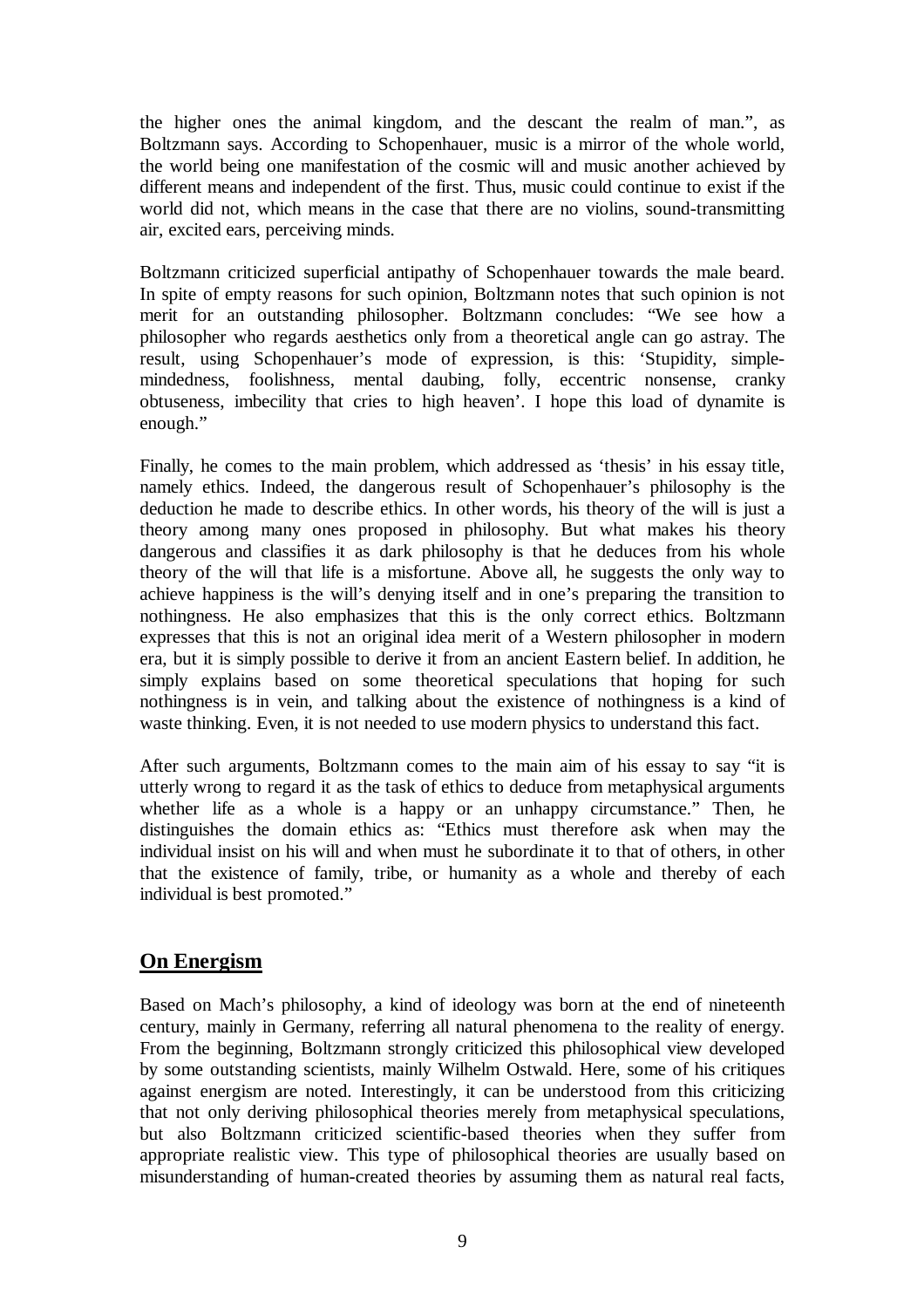and emphasizing on a single application not appropriate generalization to the whole system In addition, as he states the main problem of such theories is that they try to formulate philosophical problems with mathematical certainty. This opinion of Boltzmann can be well understood from his typical critique of energism, as given below.

Boltzmann notes that it is not appropriate to consider both physical energy and mental energy the same, though the same word is employed for them. "In natural science energy is a magnitude that can be measured in suitable units always maintains itself in quantity so that if it vanishes in one place an equal amount always appears somewhere else. Only if it had been proved that when mental energy is developed an equivalent amount of physical energy always actually disappears, that is if mental energy can be measured in such units that the amount developed was always exactly equal to the physical energy lost, should we be entitled to speak of mental energetics. The proof of this proposition has however by no means been achieved, indeed everything points to it being impossible, and that because it is completely false. The perfect parallelism between mental phenomena and physical brain processes makes it probable that all energy is constantly maintained in its physical form within the brain mass, whole mental processes are merely parallel epiphenomena without energy, indeed perhaps merely a second mental picture of the same phenomena viewed from another angle, which can thus certainly not contain any new sort of energy in the physical sense."

Boltzmann indeed provides a beautiful reason to spurn the superficial relationship between physical energy and mental energy. We now know, after many discoveries of modern physics brining into mind completely new definition of energy and many progresses in understanding the brain processes resulting in mental phenomena, that such direct relationship between physical energy and mental energy is impossible. Then, Boltzmann shows by a simple question that, even conquering the problem to have such mutual action between body and mind, the main problem is still the difference of energy of will and known energy in natural science. "Imagine a very energetic man, he begins by waking up and down in his room and makes decisions, then he conveys them to the members of his family, his friends, and his subordinates in clear and decisive words, managing to ensure that they all carry out what he was aiming at. All these processes no doubts require a certain amount of physical energy, since they are accompanied by physical processes of the brain mass and the limbs. Let us now compare this with the case of neurasthenic who madly runs about his room, storming and cursing, scolding and shouting at those round him, and all this merely because he is in doubt whether the weather will remain good and he cannot decide whether he is to go for a walk or stay at home. Are not all the indications that his activity consumes as much if not more physical energy that that of a strong-willed man, and yet it is the latter who produces the highest mental energy and the former none.

With a beautiful sense of responsibility, Boltzmann emphasizes that this is not true to introduce such theories to public from the scientific throne. "If, however, physical energy and what I called mental energy are two totally different things called by the same name because of a rather superficial similarity, I think it is mistaken, because productive of false ideas and leading to error, when people speak without distinction of an energetic theory of mechanics, chemistry, mental phenomena, happiness, and so on."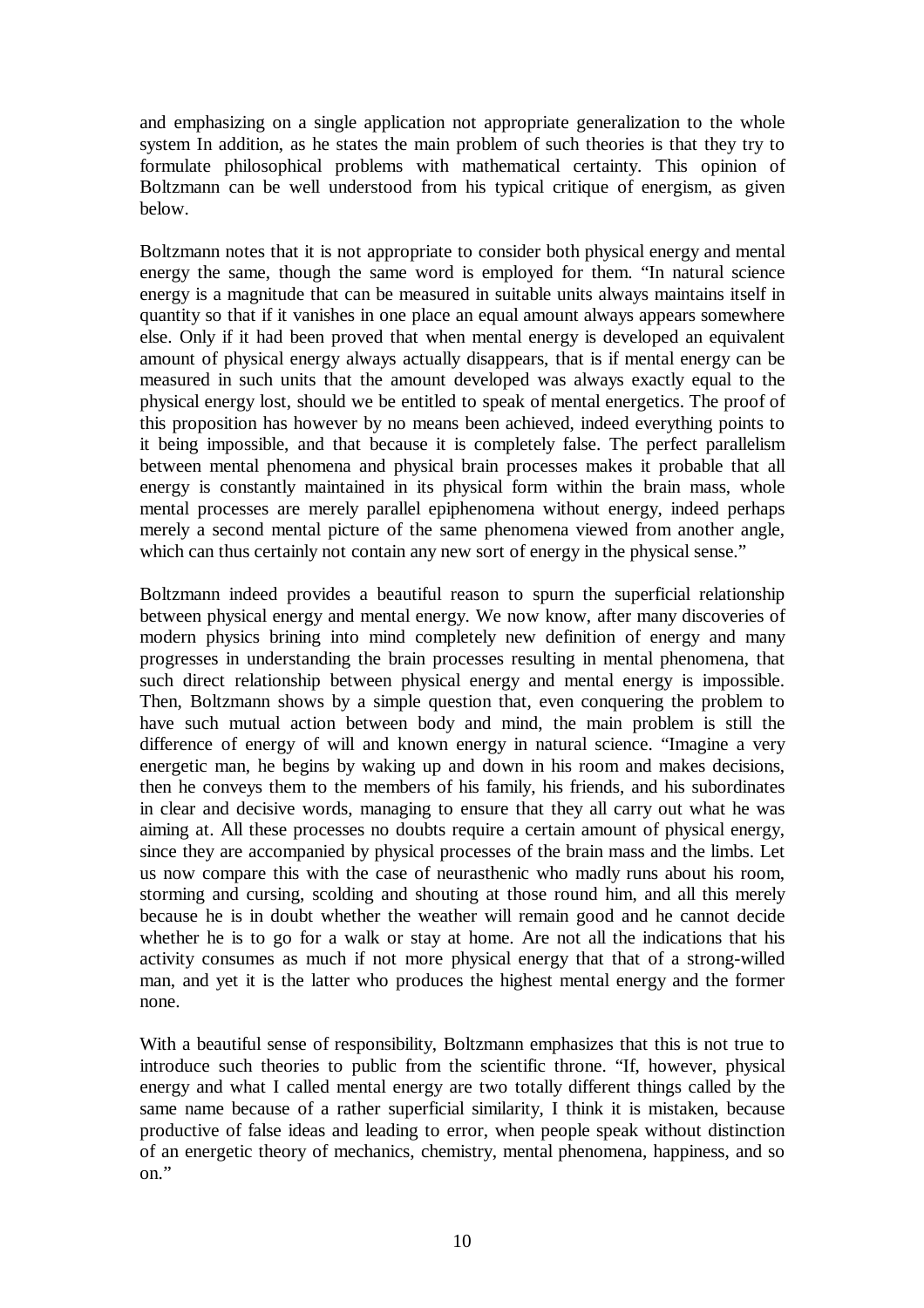In spite of lack of appropriate suppositions for deriving energism, Boltzmann states that it was a misunderstanding of Ostwald from Mach's philosophy. "However, as regards Ostwald's energetics, I think it rests merely on a misunderstanding of Mach's ideas. Mach pointed out that we are given only the law-like course of our impressions and ideas, whereas all physical magnitudes, atoms, molecules, forces, energies and so on are mere concepts for the economical representation and illustration of these lawlike relations of our impressions and ideas. These last are thus the only thing that exists in the first instance, physical concepts being merely mental additions of our own. Ostwald understood only one half of this proposition, namely that atoms did not exist; at once he asked: what then does exist? To this his answer that it was energy that existed. In my view this answer is quite opposed to Mach's outlook, for which energy as much as matter must be regarded as a symbolic expression of certain relations between perceptions and of certain equations amongst the given phenomena."

The main objection Boltzmann made to energetics was Ostwald's expression of the magnitude of happiness by means of the algebric formula  $E^2 - W^2 = (E + W)(E - W)$ . where *E* denotes the energy spent intentionally and successfully, and W that spent with dislike. First, Boltzmann emphasizes on the lack of mathematical appropriation for this case: "On this I must comment that a genuine mathematician puts definite power into a formula only if it has been found by exact measurements that just this and no other power is required to obtain agreement with experience. Has Ostwald proved that  $E^4 - W^4$ ,  $E^n - W^n$  or many similar formulae agree less well with the experience?" Then, he notes that this is just definition of happiness is just the conviction of an enterprising Western European, not a universal definition of happiness. For instance, Buddhists, who believe in the mortification of the will, will write it as  $(E - W)/(E + W)$ . He states that this formulae uses the corresponding operations just symbolically with the lack of any applicability of law of calculation; thus is different from that of known mathematical formulae. In addition, he adds, "this formula does not provide any practical hits for life and contributing to this happiness, and just suggests 'be energetic and see to it that everything happens according to your will'; and this is what everybody ones even without a mathematical formulae."

Boltzmann continues his critique by noting various obvious examples contradicting the Ostwald's definition of happiness. Such statements can be found in his original essay entitled "Reply to a lecture on happiness by Prof. Ostwald", and are not reported here. In general, Boltzmann tries to emphasize that such complicated natural phenomena such as human feelings and sensations resulting in happiness cannot be simply formulated by scientific theories.

In conclusion, he remarks, "Why does such a seemingly harmless essay like Ostwald's appear to me to be so dangerous to science? Because it signals a reversion to satisfaction with the purely formal, reversion to the method of so-called philosophers which is so pernicious to progress; to construct theoretical structures out of mere words and phrases and to place value only in their nice formal connections, what was known as the purely logical or even as the a priori approach, but not to take care whether these connections corresponds exactly to reality and are sufficiently rooted in facts; a reversion to the method of allowing oneself to be governed by preconceived opinions, of bending everything to the same principle of classification,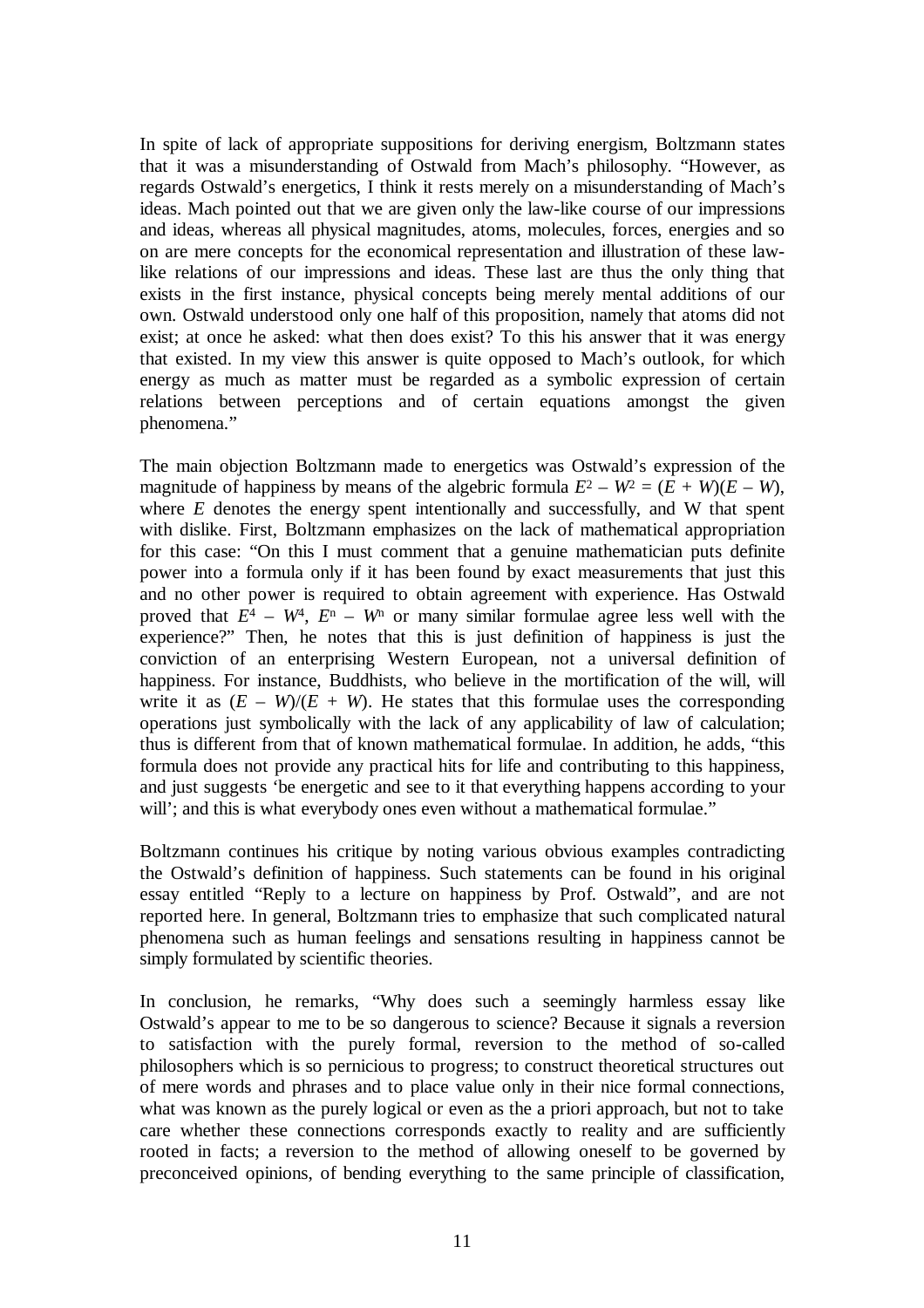of wanting to see true mathematics in favor of algebric formulas, true logic in factor of apparently school-correct syllogisms, true philosophy in favor of nonsense decked out to look philosophical, the forest in favor of the trees …"

## **Boltzmann's Philosophical works**

Here, some philosophical concepts originally proposed by Boltzmann are addressed. Similar to his other works, an objection to dogmatism can be seen. Indeed, he tries to lead both science and philosophy to a path ending to human evolution. In other words, admiring a kind of philosophy which can really assist human in the way of philanthropic progress. It is the reason that he called his philosophy realism.

### **Boltzmann's Natural Philosophy**

Boltzmann's philosophy was related to the main problem of epistemology, the relationship of existence and consciousness. In this direction, he generalized his experience as a physicist and a protagonist of atomistic, and dealt with the essence of physical theories and the mechanism of their evolution. Boltzmann insisted on the necessity of accepting the reality of the external world, unless one wanted to embrace solipsism. Thus, he called his philosophy realism, and later materialism.

In spite of interesting philosophical works he proposed, the interesting feature of Boltzmann's natural philosophy was his philosophical view to analyze problems of epistemology. Indeed, his way of study was brilliant among other types of philosophy.

He called his philosophy realism. As he himself states: "The idealist compares the assertion that matter exists just like our sensations to the view of the child that a beaten stone suffers pain. The realist compares the assertion that one can never conceive how mental phenomena can be represented through matter or even through a play of atoms with the opinion of an uneducated person who maintains that the Sun cannot be 20 million miles (German miles) from the Earth, as he cannot imagine it. As ideology (idealism) is only a view for one individual, but not for mankind, to me the terminology of realism appears more useful that that of idealism. If we want to include the animals, nay Universe."

Boltzmann believes that the power of theoretical thinking can ultimately be explained on an evolutionist basis. Only mental processes that proved their worth during the long march of living matter from its beginning to the emergence of man could maintain themselves. More exactly, only the capacity for processes that made possible the correct understanding of nature could be transmitted to progeny. He describes, "Finally, the close connection of the mental with physical is given to us by experience. Through experience it is highly probable that a material process in the brain corresponds to any mental process, i.e. the latter is unambiguously coordinated to the former, and that the mental processes always are genuine material processes … Then it must be possible to predict all mental processes from the picture serving that representation of brain processes. The brain is considered by us as the instrument, the organ for the production of world pictures, which because of their great utility for the preservation of the species according to Darwin's theory developed to particular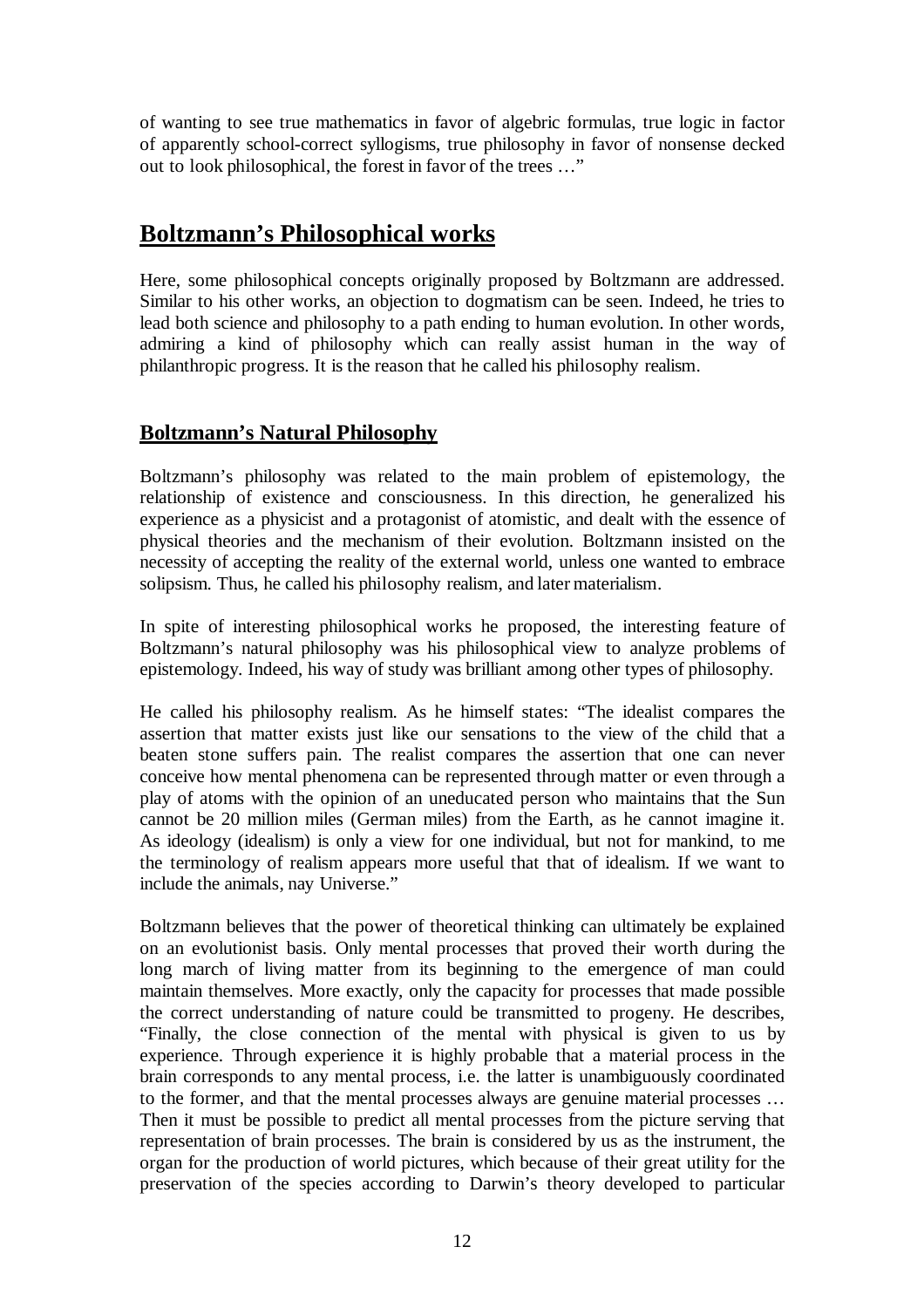perfection in man, as in the giraffe the neck, and in the stork the beak developed to unusual length … As soon as we follow this view, we have to assume that the pictures and laws serve to represent processes in non-living nature are sufficient to represent unambiguously all mental processes as well. We say briefly: the mental processes are identical with certain material processes in the brain (realism)."

Obviously, Boltzmann was an evolutionist not only because Darwin had put forward a powerful theory for a most important area of science that was not Boltzmann's. Rather, Boltzmann considered Darwins's method as the key for the understanding of truth or falsehood of scientific theories. It must be critically pointed out that Boltzmann did not distinguish between biological and cultural evolution, i.e. between what is psychologically fixed, and what is handed down to descendants in human society example and precept.

For Boltzmann, his science and his philosophy were a unity, as is also implied in his grand, all-embracing use of the term "mechanics". What can be achieved from Boltzmann's philosophy is his method in epistemology. Indeed, the memento of Boltzmann for philosophy was his wish for collaboration of philosophy and science. In his opinion, These two sciences, by assisting to each other and combination together, can to solve many epistemological problems. However, what is needed to reach this goal is necessity of a realistic view and anti-dogmatic thoughts.

### **Philosophy of Theories (Theoretical Pluralism)**

Boltzmann's philosophy of theories is the main part of his philosophical works. During all of his active life devoted to both scientific and philosophical studies, Boltzmann had a particular emphasis on the importance of theories and has mentioned it throughout his writings. His philosophy of theories, which is known as theoretical pluralism, is brilliant among various philosophies.

Boltzmann himself with modesty noted that the idea suggesting 'there is no ultimate theory' has also been previously mentioned by different philosophers and scientists, such as Kant and Maxwell. What is obvious is that none of his predecessor thinkers understood the importance and significance of the fact described by Boltzmann, i.e. 'theory just as a representation'. Referring to previous thinkers is merely due to Boltzmann's modesty, or perhaps to achieve a credit for his philosophy in the presence of his obstinate opponents. In the very manner that he used Mach's opinion "Mach himself has ingeniously discussed the fact that no theory is absolutely false either, but each must gradually be perfected, …". However, Boltzmann was the first one who formulates and makes clarification on the concept of so-called theoretical pluralism.

Theoretical pluralism says that a scientific theory is nothing more than a representation of nature. Indeed, it is not possible to know nature via discovery of its law describing why the natural phenomena are in the way they are, and why they show themselves to us the way we observe. In fact, such ultimate science (knowledge) is not attainable to human. As Boltzmann says two questions falls out of human understanding: why we are here, and why we are in the present. There is no hope for science, and also philosophy, and generally human sciences to answer these questions.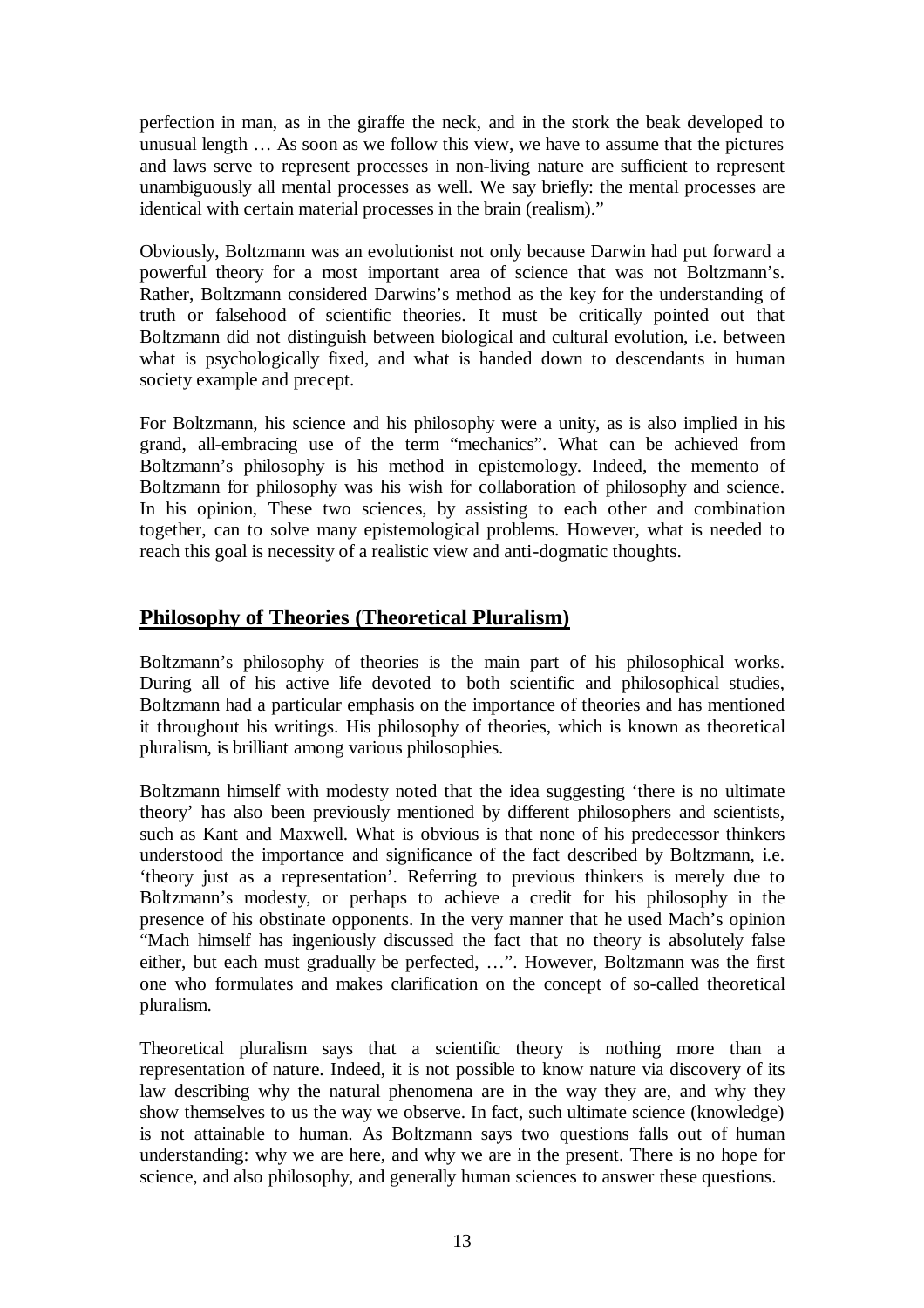In the light of theoretical pluralism, it is possible to clarify the terminology of this context. The laws of nature are the original laws which the natural phenomena obey from them, and cannot be discovered by human. But, the laws of physics are those invented by human to explain the natural phenomena. Thus, a theory is not discoverable, but should be invented by human mind.

In this direction, a scientific theory will not be complete or definitively true. In other words, even an apparently successful theory may be replaced by a better one. On the other hand, different theories, with contradiction in respect to each other, can successfully explain a single natural phenomenon. A theory is initially a free creation of the theorist who proposed it from a purely personal perspective, metaphysical presuppositions, theoretical options, preferences for a certain type of mathematical language, and the dismissal of some observial data. In Boltzmann's opinion, as all theories are, to some extent, free creation of the theorists, it is not possible to find a theory formulated from the mere observation of natural phenomena.

As Boltzmann states: "Hertz makes physicists properly aware of something philosophers had no doubt long since stated, namely that no theory can be objective, actually coinciding with nature, but rather that each theory is only a mental picture of phenomena, related to them as sign is to designatum. From this it follows that it cannot be our task to find an absolutely correct theory but rather a picture that is, as simple as possible and that represents phenomena as accurately as possible. One might even conceive of two quite different theories both equally simple and equally congruent with phenomena, which therefore in spite of their difference are equally correct. The assertion that a given theory is the only correct one can only express our subjective conviction that there could not be another equally simple and fitting image."

Since there is no ultimate theory, a completely true one, it is necessary to find good theories. The aim of a theory is to explain a natural phenomenon, thus, a good theory is the one which is simple. Consequently, our task is to seek for better theories in accordance with their applicability, not to find truer ones.

In Boltzmann's words: "It follows that it cannot be our task to find an absolutely correct theory, but rather a picture that is as simple as possible while representing the phenomenon as well as possible. It is even possible to imagine two different theories that are equally simple and equally good in explaining the phenomena. Both, although totally different, would be equally correct. The assertion that a theory is the only correct one can only be an expression of our subjective conviction that there can be no other equally simple and equally fitting picture."

### **Boltzmann's Anti-Dogmatism**

One of the most interesting features of Boltzmann's philosophical view was his opinion against dogmatism. In other words, he emphasizes on dogmatism as a dangerous poison for human sciences including both natural science and philosophy, and particularly epistemology. "Simple consideration as well as experience show that it is hopelessly difficult to find the right pictures of the world by mere guessing into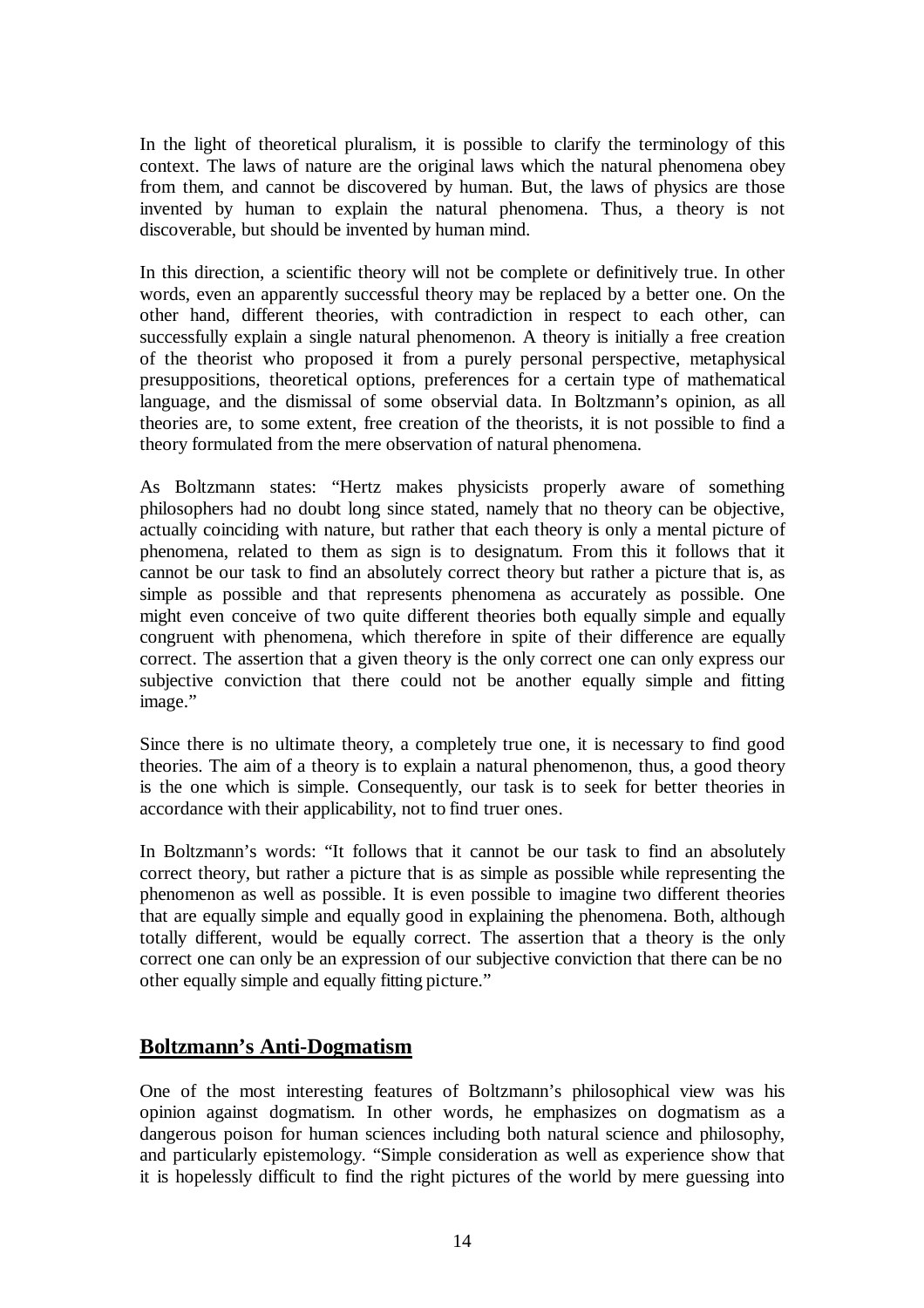the blue. Rather, the pictures always form slowly from individual lucky ideas by fitting. Rightly epistemology turns against the activities of the many lighthearted producers of hypothesis who hope to find a hypothesis explaining the whole of nature with little effort, as well as against the dogmatic and metaphysical derivation of atomistics."

Objection of atomism was an obvious dogmatism, which Boltzmann had to oppose it. He states: "The reproach that the observed immutability of atom, lasting only limited time, has been generalized without reason would certainly be justified if one tried to prove, as used to be done, the immutability of atoms a priori. We include it [immutability] in our picture merely to represent as many phenomena as possible ... We are ready to drop immutability in cases where another assumption would represent the phenomena better."

In fact, Boltzmann was sacrifice of the scientific dogmatism of his time. According to Flamm, "Boltzmann was a martyr to his ideas". Unfortunately, the objections made to him were not scientific discussions, but mere dogmatisms. This is obvious from the objections made to him regarding atomism, since they just were positivism beliefs. In other words, Mach defended his philosophical opinion. According to Max Planck, who was initially opponent to Boltzmann and later converted and used his approach, "Against the authority of men like Ostwald, Helm, and Mach there was not much that could be done."

Unfortunately, dogmatism still exists in both science and philosophy. Boltzmann tried to destroy dogmatic views in both scientific and philosophical thoughts throughout his life. Appearance of dogmatism in philosophical thoughts is common, since it existed throughout the history of philosophy. Boltzmann tried to desolate it by introducing a realistic view in epistemology via his natural philosophy and particularly his theoretical pluralism.

Scientific dogmatism was also very important in his time. Not only the dogmatic objection of atomism, but also dogmatic view about thermodynamics and its second law were common that time. Before Boltzmann's view, all physical laws had to be strictly deterministic and universally valid. The most of physicists believed in this view for thermodynamics. They believed that the second law of thermodynamics was a basic axiom handed down from God, which one had to accept as the starting point of any thermodynamic consideration. Whereas, Boltzmann used a statistical interpretation of the second law, about 50 year before the statistical interpretation of quantum mechanics.

Similar dogmatisms still exist in science, and particularly in cosmology. Since the significant progress of astrophysics flatten the path for using cosmological theories in explaining epistemological problems, indeed such scientific dogmatism are not tied with classical philosophical dogmatism. It is now believed (by some cosmologists) to avoid the appearance of such scientific-philosophical dogmatism in cosmology and epistemology, which is the main obstacle in the progress of science and philosophy and in general human knowledge, is just to use Boltzmann's view.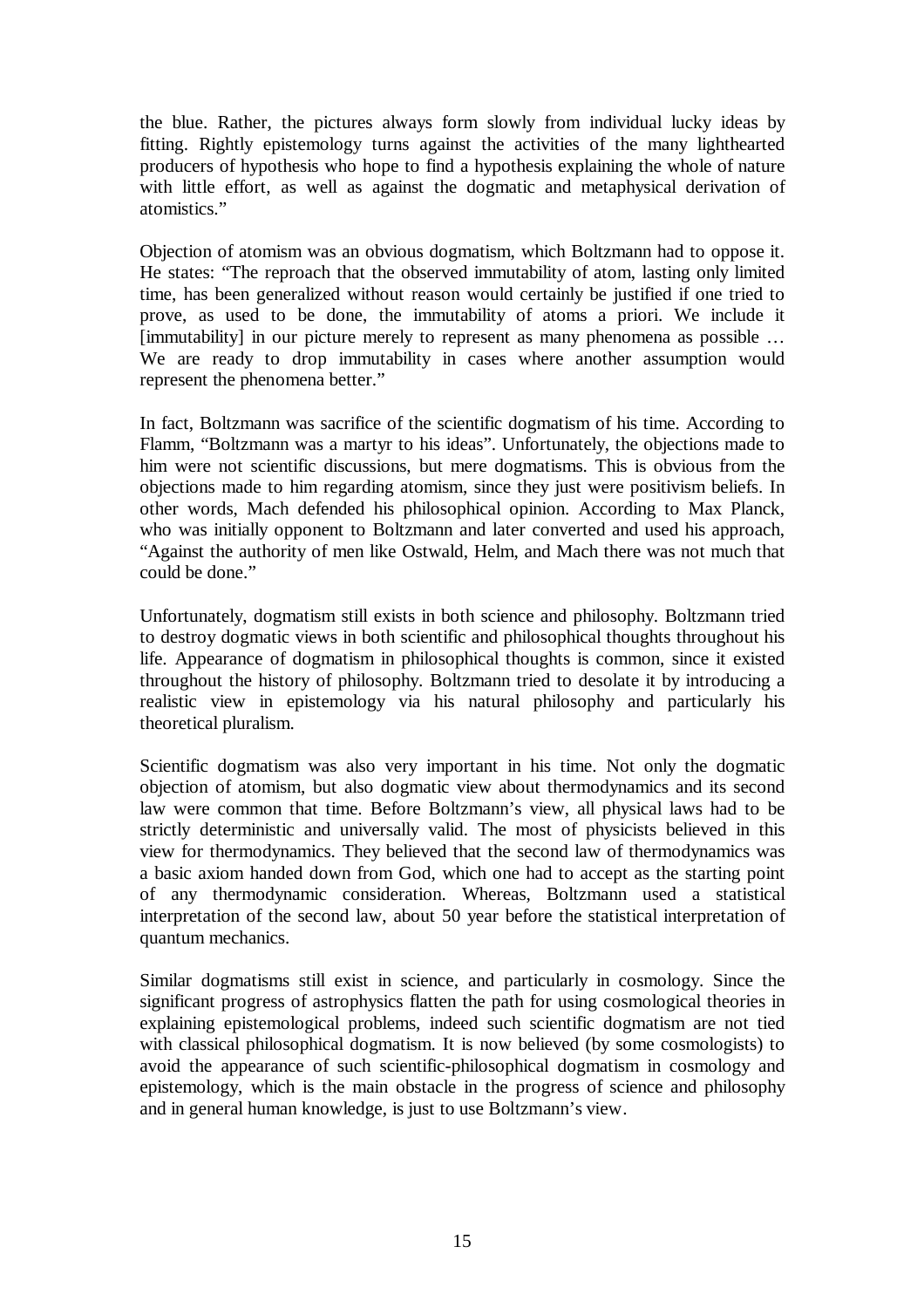# **Boltzmann's Memento for Future Philosophy**

When talking about Boltzmann's philosophy, it is usually referred to his dislike of philosophy. It is thought that the whole of his activities in the field of philosophy is to deny and to condemn it, particularly due to his condemnation of famous philosophers. Indeed, it is the main reason avoiding appropriate consideration of his philosophy in the philosophical communities. Whereas, none of the scientists, who entered into philosophy, has valued philosophy as Boltzmann did. Weak understanding of Boltzmann's philosophy in the philosophical community is due to misleading of his words reported in historical controversies.

For instance, his dislike is obviously related to metaphysics, not philosophy. He believes while philosophy is based on metaphysical arguments, no applicable result will be achieved. He expresses the need for a realistic view in philosophizing epistemological problems by comparing the case with waste history of natural science: "Likewise, the scientist asks not what are the currently most important question, but 'which are at present solvable?' or sometimes merely 'in which can we make some small but genuine advance?' As long as the alchemists merely sought the philosopher's stone and aimed at finding the art of making gold, all their endeavors were fruitless; it was only when people restricted themselves to seemingly less valuable questions that they created chemistry. Thus natural science appears completely to lose from sight the large and general questions; but all the more splendid is the success when, groping in the thicket of special questions, we suddenly find a small opening that allows a hitherto undreamt of outlook on the whole."

"[Questions about the essence of the law of causality, of matter, of force, etc] do not, it used to be said, concern the scientist; they should be left entirely to philosophy. Today this has changed considerably; natural scientists show a great prediction for taking up philosophical questions, and probably rightly so. After all, it is one of the fist rules in natural science never to put blind trust in the instruments with which one works, but to test it in every way. Are we then to put blind trust in inborn or historically developed concepts and opinions, all the more so in view of all the examples in which they have led astray? But when we examine the simplest elements, where is the borderline between natural science and philosophy at which we should stop? I hope that none of the philosophers possibly present will take it amiss or feel reproached if I say frankly that the assignment of these questions to philosophy has perhaps also led to disappointment. Philosophy has contributed remarkably little to the eludation of these questions. Alone and from its one-sided point of view it could do it just as little as natural science can. If real advances are possible, they are only to be expected from collaboration between the two sciences."

In other words, his sharp critism of the majority of previous philosophers does not prevent him from acknowledging the proper domain and positive role of a genuine, progressive philosophy. He gladly references to the irresistible derive of human beings to philosophize and wishes for collaboration between philosophy and natural science. In his words: "It is because of my firm hope that a congenial collaboration between philosophy and natural science will bring new food to each, indeed that we can achieve a truly consistent exchange of views only by following this path, that I have not avoided philosophical questions here. When Schiller said to the philosophers and natural scientists of his day: 'Let there be enmity between you, alliance comes too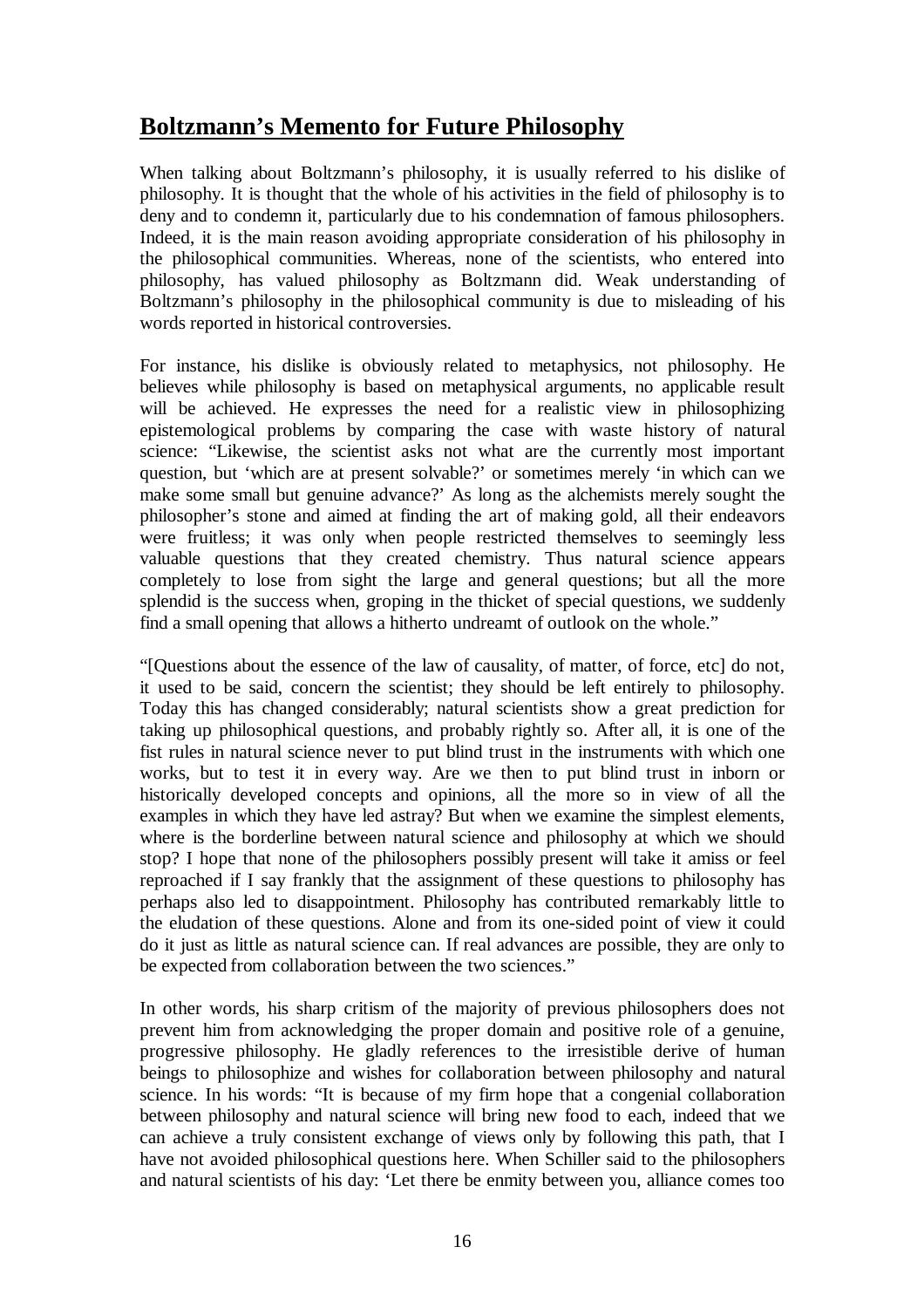early yet,' then I am not in disagreement with him I just believe that now the time for alliance has arrived."

What provides credit for philosophy in Boltzmann system is due to his method of natural science. The controversy appearing between philosophy and natural science is usually due to two main critiques scientists make to philosopher: (i) standing on the base of theories, and (ii) lack of mathematical considerations and just using descriptive arguments. Both of these methods can be found in Boltzmann's system. He always emphasizes on the importance of theories and on the need for descriptive science. Here, Boltzmann's opinions regarding such requirements for the development of human science and the reason why philosophy went astray by misusing of them are given.

He defines theory as: "I am of the opinion that the task of theory consists in constructing a picture of the external world that exists purely internally and must be our guiding star in all thought and experiment; that is in completing, as it were, the thinking process and carrying out globally what on a small scale occurs within us whenever we form an idea." Then, he describes what make a theory applicable or valuable: "The immediate elaboration and constant perfection of this picture is then the chief task of theory. Imagination is always its cradle, and observant understanding its tutor. How childlike were the first theories of the universe, from Pythagoras and Plato until Hegel and Schelling. The imagination at that time was over-productive, the text by experiment was lacking. No wonder that these theories became the laughing stock of empiricists and practical men, and yet they already contained the seeds of all the great theories of later times: those of Copernicus, atomism, the mechanical theory of weightless media, Darwinism and so on."

Indeed, he tries to show that the mistake of philosophers was not due to devotion to theoretical considerations, which is indeed the task of philosophy, but the big mistake they made was due to proposition of their theories based on purely metaphysical arguments.

Boltzmann believes that there is no necessity for a good theory to have mathematical formulae, and descriptive sciences can also provide such a good theory in the absence of any mathematical considerations. He beautifully defines theory: "I should not be genuine theoretician if I were not first to ask: what is theory? The layman observes in the first place that theory is difficult to understand and surrounded with a tangle of formulae that to the uninitiated speak no language at all. However they are not its essence, the true theoretician uses them as sparingly as he can; what can be said in words he expresses in words, while it is precisely in books by practical men that formulae figure all too often as mere ornament."

Although, he was extraordinarily talent in mathematics, and surely he had an excellent skill in mathematics among other physicists of that time (recall that he was appointed as professor of mathematics in University of Vienna), he never took up mathematical problems for their own sake but always with an eye toward application. In his enthusiastic words: "I called theory a purely intellectual internal picture, and we have seen how capable it is of high perfection. How then could it now happen that on continuing immersion into theory one comes to think of the picture as of the really existing thing? … Thus it may happen to the mathematician that he, always occupied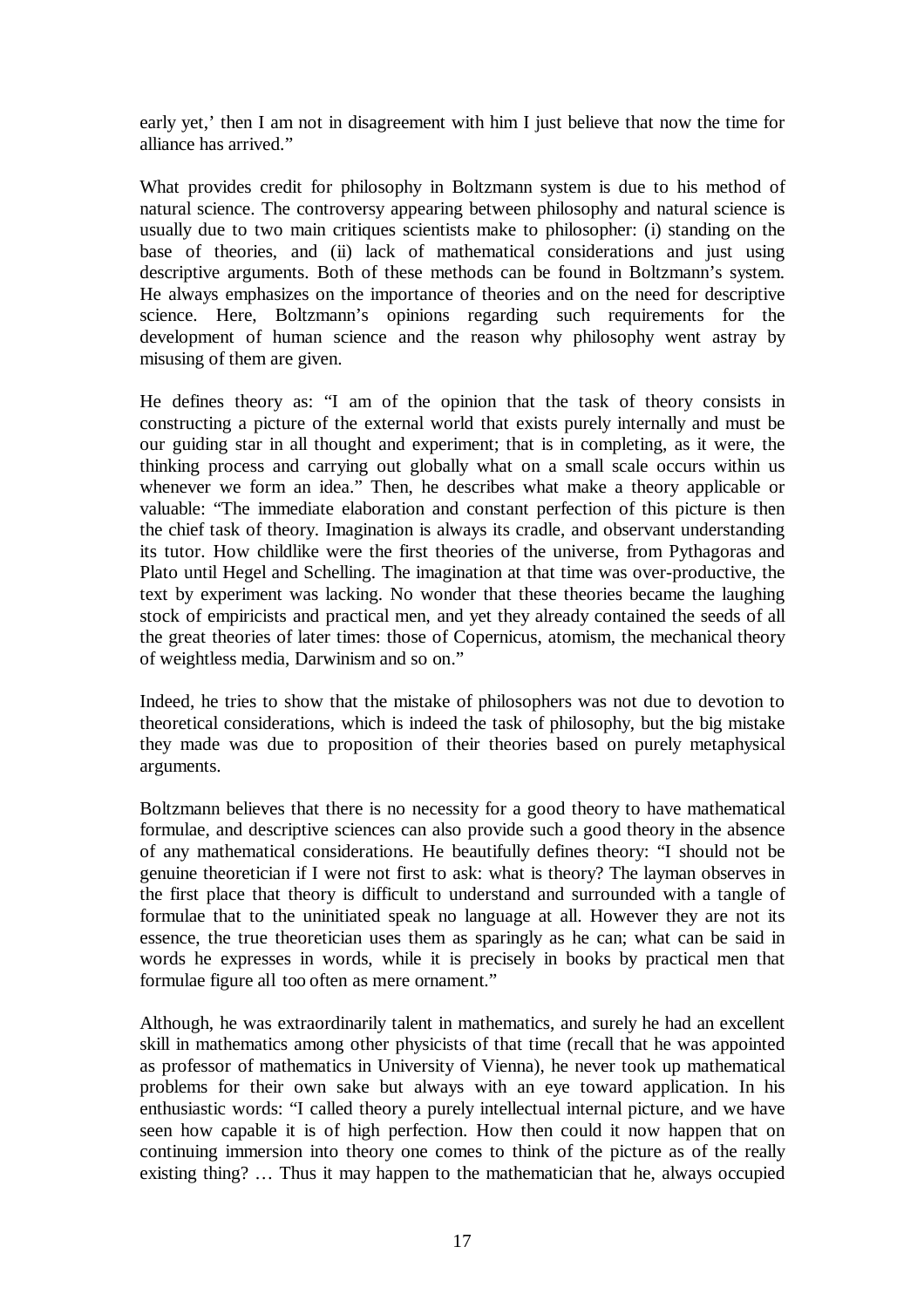with his equations and dazed by their internal perfection, takes their mutual relationship for what truly exists, and that he turns always from the real world. Then the lament of the poet applied to him as well: that his works are written his heart blood and that highest wisdom borders on highest folly."

According to this fact, the style of Boltzmann's writing was different of other physicists (as stated above in the words of Lorentz). Even the ingenious Maxwell, who in 1859 had described the velocity distribution of gas molecules in thermal equilibrium, wrote the following in a letter to his colleague Peter Tait in 1873: "By the study of Boltzmann I have been unable to understand him. He could not understand me on account of my shortness, and his length was and is an equal stumbling block to me." If Maxwell found Boltzmann' s papers difficult, it is hardly surprising that many other physicists found them difficult as well! This is probably an important reason why Boltzmann does not – even today – receive as much credit, as he deserves, particularly since most physicists have never read his original papers.

In conclusion, any attempt in epistemology without taking into account Boltzmann's philosophy is waste. Indeed, Boltzmann's theoretical pluralism is the basic foundation for proposition of any theory in epistemology. In other words, it is needed basically to know, in the light of Boltzmann's theoretical pluralism, that we just make a picture of the world, existence, and universe by proposing a theory. Otherwise, with aiming to find ultimate theory or discovering the law of nature, it just leads to dogmatism. Thus, it is necessary to learn the meaning of a theory (from Boltzmann's philosophy of theories), as basic alphabets of epistemology, since theory is the powerful (and also only) tool in epistemology.

# **Boltzmann's Materialism**

Unfortunately, due to terminology problems appeared in the modern literature, it is difficult to express a context without definition of the key terms. For instance, the terms physicalism, materialism, and naturalism have been used in the literature with the same meaning, and where they have used for specified purposes there is no constant distinction between their meanings. Thus, it is necessary to note what is the purpose of Boltzmann from materialism, when referring to his philosophy as realismmaterialism.

The formal definition of materialism is "the doctoring that noting exists except mater and its movements and modifications". When talking about materialism, it is usually recalled an agnosticism for denying the existence of God. Let first note the difference of Boltzmann's philosophy in comparison with the common materialism in accordance with the problem of the existence of God. As stated, the common materialism believes that nothing can be known concerning the existence of God, which caused many critiques from those who believe in God and particularly from religious standpoints. However, Boltzmann's philosophy is different as he stated:

"It is certainly true that only a madman will deny God's existence, but it is equally the case that all our ideas of God are mere inadequate anthropomorphisms, so that what we thus imagine as God does not exist in the way we imagine it. If therefore one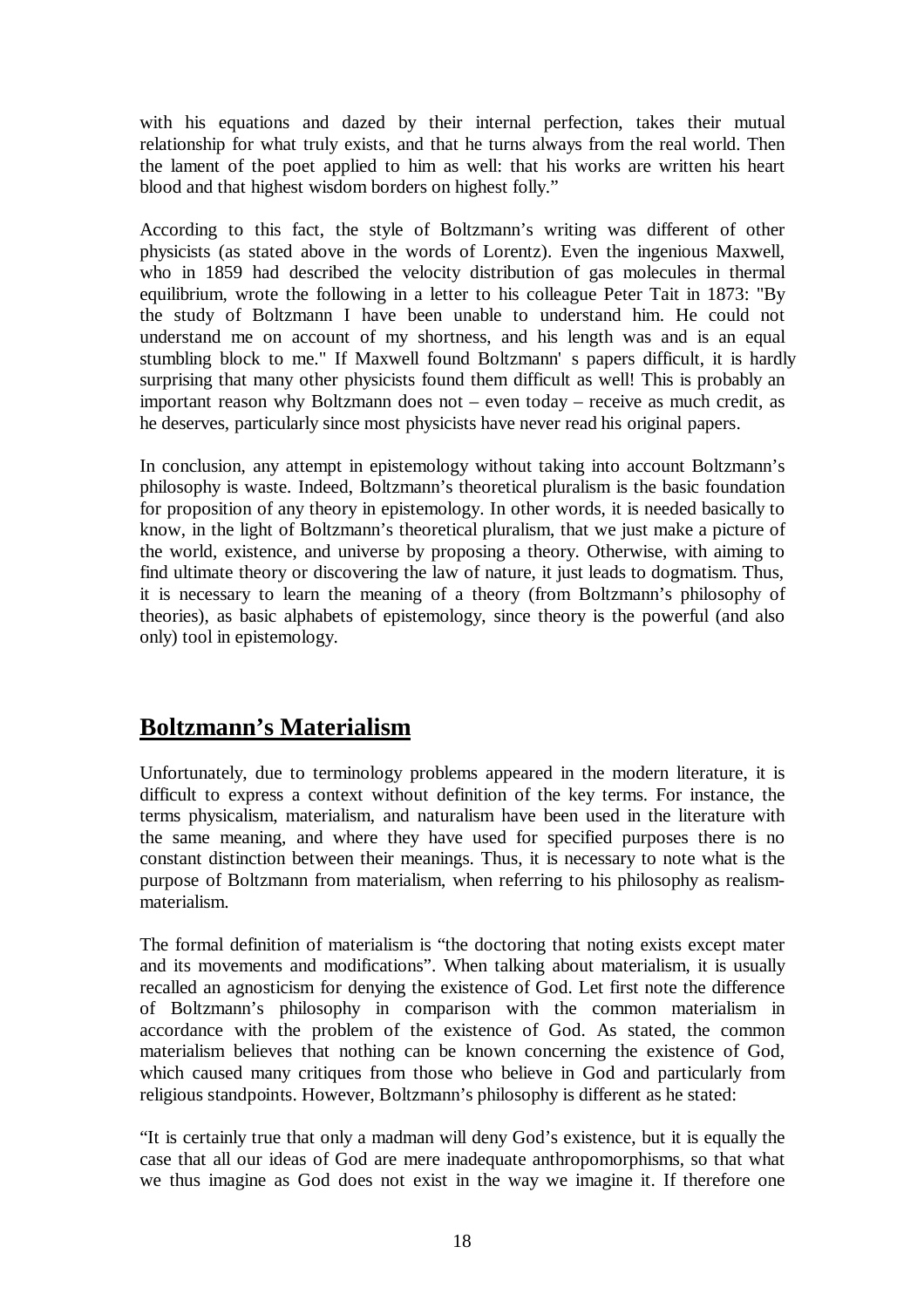person says that he is convinced that God exists and another that he does not believe in God, in so saying both may well think the same thoughts without even suspecting it. We must not ask whether God exists unless we can imagine something definite in saying so; rather we must ask by what ideas we can come closer to the highest concept which encompasses everything."

Boltzmann used the term of materialism to deny the existence of a kind of human science namely metaphysics, and indeed employed the term materialism against philosophical idealism. Usually, opponent authors note personal dislike of Boltzmann from philosophy to criticize his philosophy. However, this is just a misleading view of his philosophy due to a superficial understanding of his sentences. When he expresses his dislike (and maybe hate) from philosophy, he indeed refers to a kind of philosophy which is based on metaphysics. Although, he calls the previous philosophers as great thinkers, he emphasizes how such great minds went astray when trying to use merely metaphysical speculations to answer empty questions regarding epistemology.

He states that the attempts of the metaphysicians to extend questions beyond their natural domain lead to the answers consisting only empty words without bringing any new knowledge. To criticize metaphysical-based philosophy, he notes: "Even [Francis] Bacon of Verulam, who stood at the cradle of inductive science, calls philosophy a hallowed virgin. He adds somewhat maliciously that she will remain eternally barren precisely because of this lofty quality. True, many investigations in metaphysics remained barren but we still want to test whether every speculation must really be unfruitful."

In conclusion, what Boltzmann refers to as materialism is different of that known commonly. In fact, Boltzmman's materialism claims the existence of external word and believes in science. This materialism does not claim that the truth of the existence of just material, but believes what we can know lies in the realm of science (physics). This does not claim that we can ultimately know what is really the universe is, but we can relatively understand it by proposing appropriate theories to make a picture of the nature for us.

# **Influence of Boltzmann on Modern Physics (Philosophical Importance)**

Since philosophy of science was developed in the light of new discoveries of science in the field of modern physics, it is necessary to note the influence of Boltzmann on the birth and progress of modern physics in such biographical essay. Although, Boltzmann was a classical physicist, he had great influence on the formation of various parts of modern physics. However, some topics which are of interest in philosophy and for philosophers are noted here. Boltzmann's opinions regarding statistical description of the universe have philosophical importance but were not reported here, since a detailed explanation has been elaborated by Bradley Dowden in an article entitled "Time" in this series (Interne t Encyclopedia of Philosophy).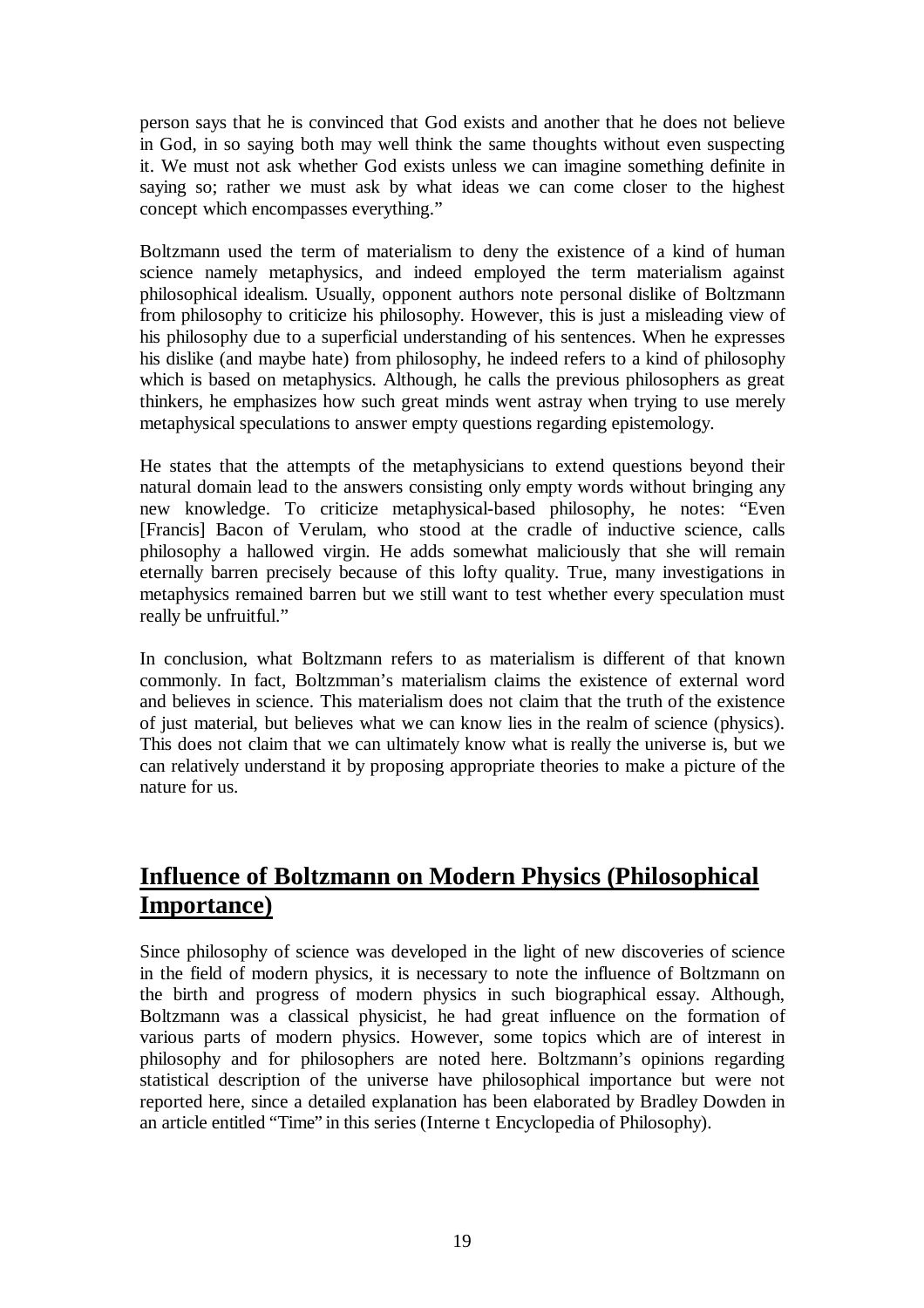#### *Atomism*

Atomism was one of the important subjects of controversy among both philosophers and scientists. The importance of atomism is now obvious due to its essential role in modern physics. Boltzmann was one of the scientists who strongly insisted on atomism. Indeed, the main objection against Boltzmann's theory was the refutation of atomism at the end of nineteenth century. In this context, Ernst Mach, reputable physicist-philosopher, was among opponents, and other important scientists of that time such as physical chemist Wilhelm Ostwald. For instance, both of the mentioned persons were later converted, but not until the death of Boltzmann. However, Boltzmann defended atomism until his death in various polemic discussions.

He notes: "We shall not [in connection with the question of the atomic constitution of matter] appeal to the law of thought that there could be no limit to the divisibility of matter. This law is no better than the assertion of some naïve person that antipodes cannot exist because all vertical directions seem parallel, wherever one walks on Earth … For calculation shows that electrons are much smaller still than the atoms of ponderable matter. Today, everyone is talking about the hypothesis that atoms are built of numerous elements [constituents], and about various interesting views about the nature of atomic structure. We must not be misled by the word atoms, it has been taken from old times. No physicist ascribes indivisibility to atoms today."

Nowadays, the importance of Boltzmann's atomism for twentieth-century science is obvious, and indeed, Boltzmann's atomistic statistics paved the way for parts of modern physics and particularly quantum mechanics, as will be described below.

### *Statistical mechanics*

Indeed, it is not necessary to note the essential role of Boltzmann on the formation of statistical mechanics, since he is well known as the main founder of statistical mechanics. It is worth noting that Josiah Willard Gibbs (1839 – 1903), great thermodynamicist is known as co-founder of statistical mechanics. Although different methods have been proposed to statistical mechanics, Boltzmann's statistical approach is still an interesting one and applicable for various purposes.

### *Thermodynamics and second law*

Thermodynamics and its second law is an interesting part of philosophy of science, and have been widely described in the philosophical literature. At the first look, it seems to be strange that philosophers have interest in the science of temperature changes (thermo: heath, and dynamics" changes), which was invented by engineers for study of heat engines. In fact, this universality of thermodynamics and its second law is due to the statistical view introduced by Boltzmann. By definition of entropy from a purely statistical standpoint, Boltzmann made a generalization to use the concept of entropy for all phenomena, not only those involving temperature changes.

Indeed, Boltzmann conquered the contradiction between thermodynamics and mechanics by relating increases in entropy to transition from the improbable to probable states. According to Max Planck (1858 – 1947), who was at the first follower of Mach and opponent of Boltzmann and later admirer of Boltzmann as converted to atomism and Boltzmann statistics, "among all physicist of that time,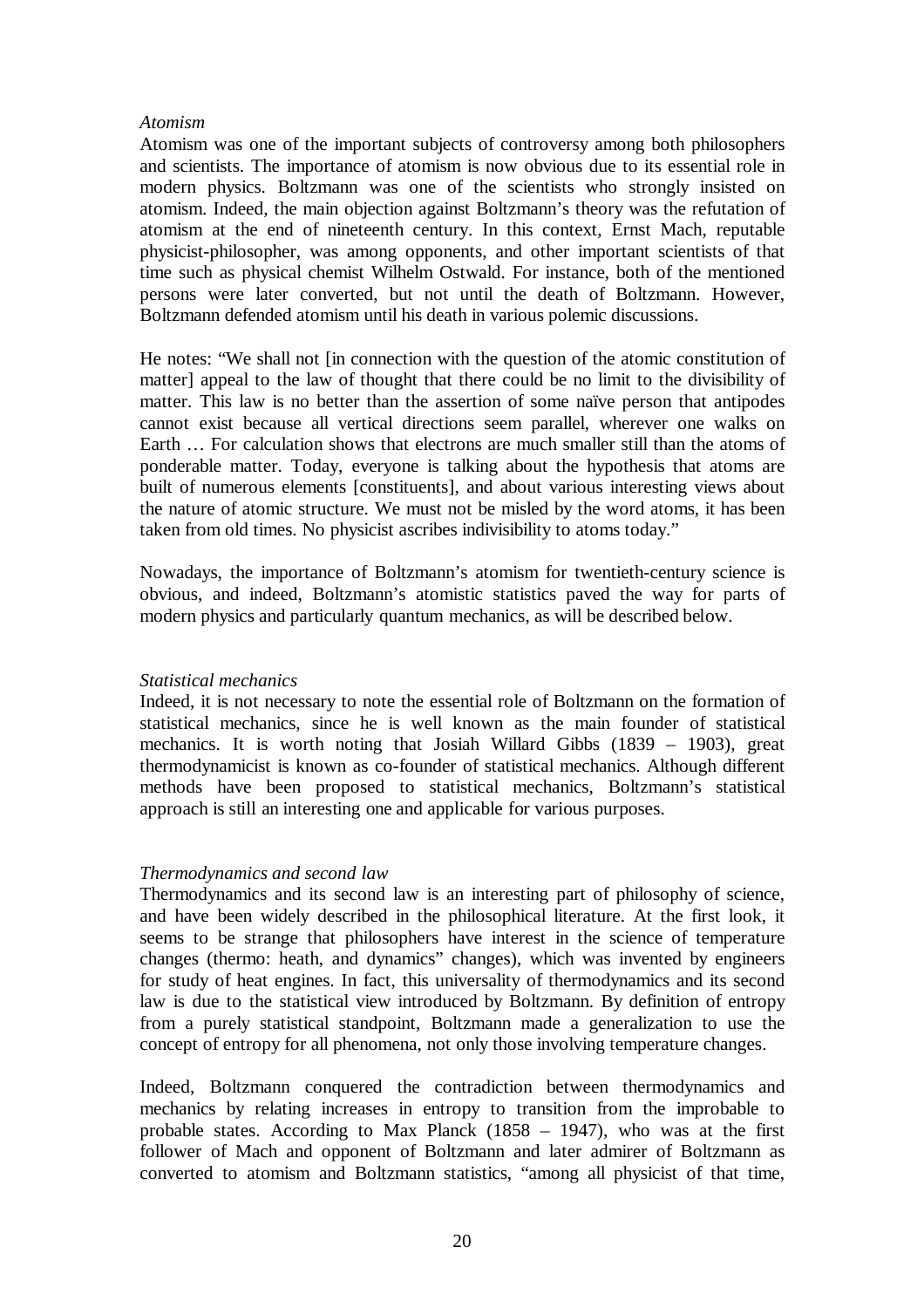Ludwig Boltzmann was the one who grasped the meaning of entropy most profoundly."

However, Boltzmann's entropy is one of the most beautiful concepts in physics, which have been used by philosopher. Even, Boltzmann himself used the concept of negentropy (negative entropy) to explain the nature of living beings: "The general struggle for existence of living beings is therefore not a fight for the elements – the elements of all organisms are available in abundance in air, and soil – , nor for energy, which is plentiful in the form of heat, unfortunately untransformably, in every body. Rather, it is a struggle for entropy [more accurately: negative entropy] that becomes available through the flow of energy from the hot Sun to the cold Earth. To make the fullest use of this energy, the plants spread out the immeasurable areas of their leaves and harness the Sun's energy by a process as yet unexplored, before it sinks down to the temperature level of our Earth, to drive chemical syntheses of which one has no inkling as yet in our laboratories. The products of this chemical kitchen are the subject of the struggle in the animal world."

#### *Quantum theory*

Quantum mechanics was one of the most important parts of modern physics which led to philosophical consequences. In fact, by quantum mechanics a new aspect of science was introduced to philosophy. Quantum theory was introduced at the present form by Max Planck in 1900 and he is known as founder of it. However, Ludwig Boltzmann and Max Planck are referred to as father and mother of the quantum. According to Arnold Sommerfeld, "the quantum theory would have been the proper field of activity for Boltzmann's atomistically structured intellect."

In addition to the fact that Planck proposed the quantum theory using Boltzmann statistical view, Boltzmann used the notion of energy quantization, without using this term, in his papers as early as 1872, 28 years before Planck's publications. He at first divided the energy of a system into extremely small, discrete packages. Boltzmann conceived of this quantization as a kind of mathematical trick to permit the use of combinational equations in computing probabilities. Energy quanta did not appear any more in the final equations, but there can be no doubt that Boltzmann through his approach helped to prepare the way for quantum theory.

### *Thermodynamics of irreversible processes*

Non-equilibrium thermodynamics or thermodynamics of irreversible processes is known as a capable field of modern physics and is of great interest in philosophy. It was born due to new thoughts of nineteenth century scientists to the importance of non-equilibrium states, irreversibility and irreversible process. In this context, Boltzmann had the most importance influence through mating the kinetic theory of gases to thermodynamics. He proposed an equation, which is internationally known as Boltzmann's equation. He also established statistical methods for the investigation of physical systems, and is considered as the main founder of statistical mechanics which is an important part of modern physics. Boltzmann discovered such models based on behavior of atoms, while, atoms had not been proofed in his time, and thus he is known as "the man who trusted atom". Boltzmann's equation for the evolution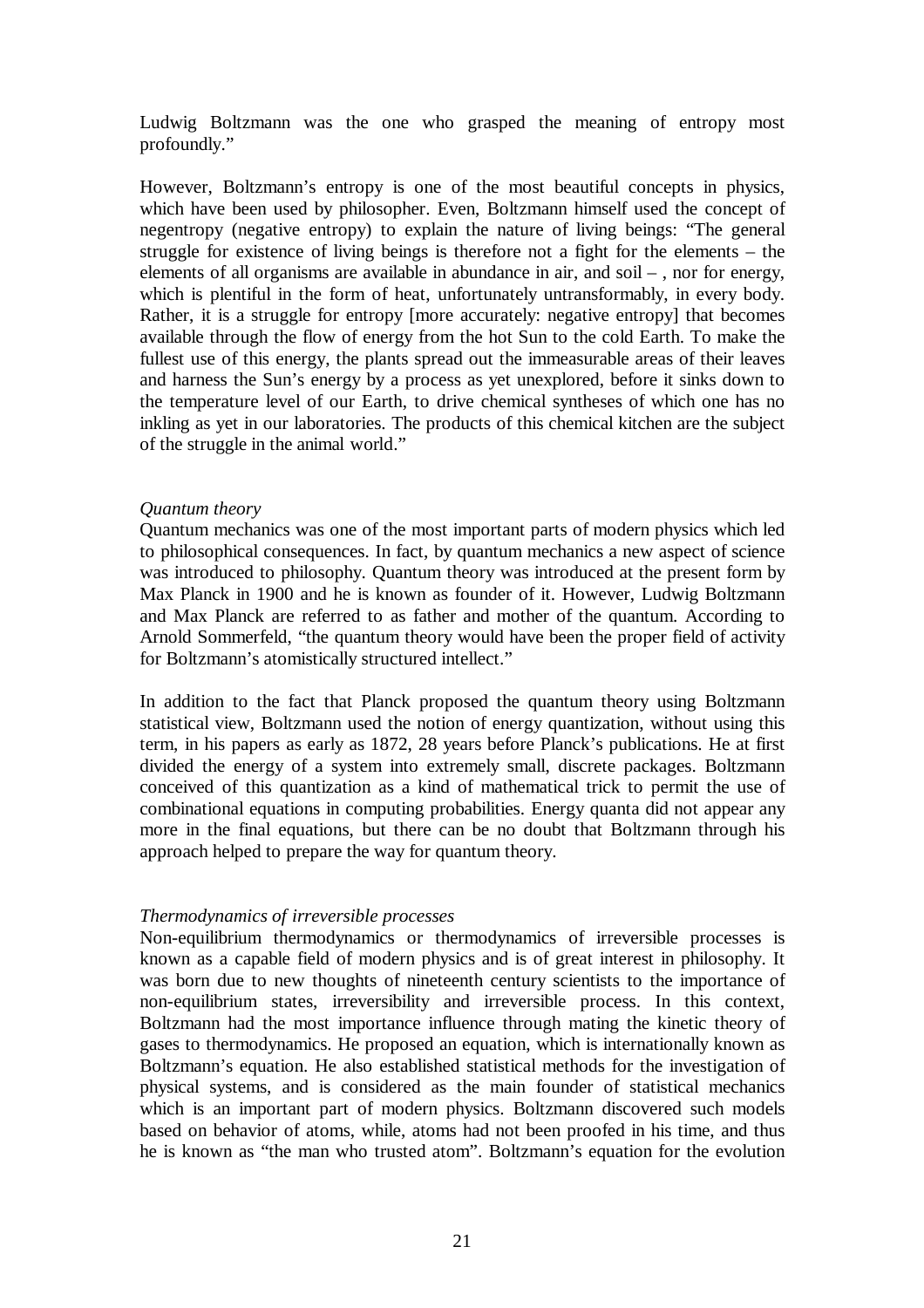of the distribution of the position and velocity of particles in a fluid not only handles non-equilibrium situations but is quite non-linear.

Following Boltzmann's statistical view, Lars Onsager have used statistical mechanics to investigate irreversible processes in the 1920s, and published his results in 1931. Onsager was awarded the Nobel Prize in Chemistry in 1968 for initiating nonequilibrium thermodynamics. Indeed, he was awarded for the discovery of the reciprocal relations bearing his name, which are fundamental for the thermodynamics of irreversible processes. After formal introduction of irreversible thermodynamics, Ilya Prigogine at Brussels School (the academic institute which made significant contributions to thermodynamics of irreversible processes) took an important step in the development of non-equilibrium thermodynamics. He also began to dispute the orthodox ideas of statistical mechanics, according to which the fundamental laws of physics are reversible, and the irreversible phenomena of everyday life and physical chemistry arise statistically. He was awarded the Nobel Prize in Chemistry in 1977 for his contributions to non-equilibrium thermodynamics, particularly the theory of dissipative structures.

In this direction, Prigogine in 1945 elaborated the theorem of minimum entropy production applicable for non-equilibrium stationary systems. Prigogine showed that the famous reciprocity relations of Onsager, which are very good approximations for the study of transport phenomena, are not valid for the systems far from equilibrium. The importance of this achievement was due to the fact that the most of natural systems are far from equilibrium. In other words, he extended thermodynamics to open systems, which is of great interest for study of living organisms. Prigogine attempted to extend the Boltzmann's method of statistical mechanics to condensed systems, the first tentative step in non-equilibrium statistical mechanics was taken, and he achieved a formulation of non-equilibrium statistical mechanics from a purely dynamical point of view, without any probabilistic assumption, which leads to a "dynamics of correlations", as the relation between interaction and correlation constitutes the essential component of the description.

In addition to valuable contributions of the theory of dissipative structures proposed by Prigogine to non-equilibrium thermodynamics, his theory has made significant contributions to other fields of sciences and can be considered as a universal law. Indeed, the main theme of the scientific work of Prigogine has been a better understanding of the role of time in the physical sciences and in biology. The works of Prigogine has significant philosophical and cultural importance and have been employed in social sciences.

Through many contributions made to the thermodynamics of irreversible processes, mainly due to the works Prigogine, it has been achieved a considerable attention for philosophical tasks. However, both physical and philosophical importance of irreversible processes was first by Boltzmann. According to Sommerfeld, "no one, not even Maxwell or Gibbs, pondered the one-sidedness of natural processes and their probabilistic-theoretical foundation as deeply as Boltzmann. Ludwig Flamm said: "By developing the counting methods of physical statistics and by deriving the Second Law of Thermodynamics with their aid in a very general way, Boltzmann gave to physics new foundations of entirely unexpected dimension."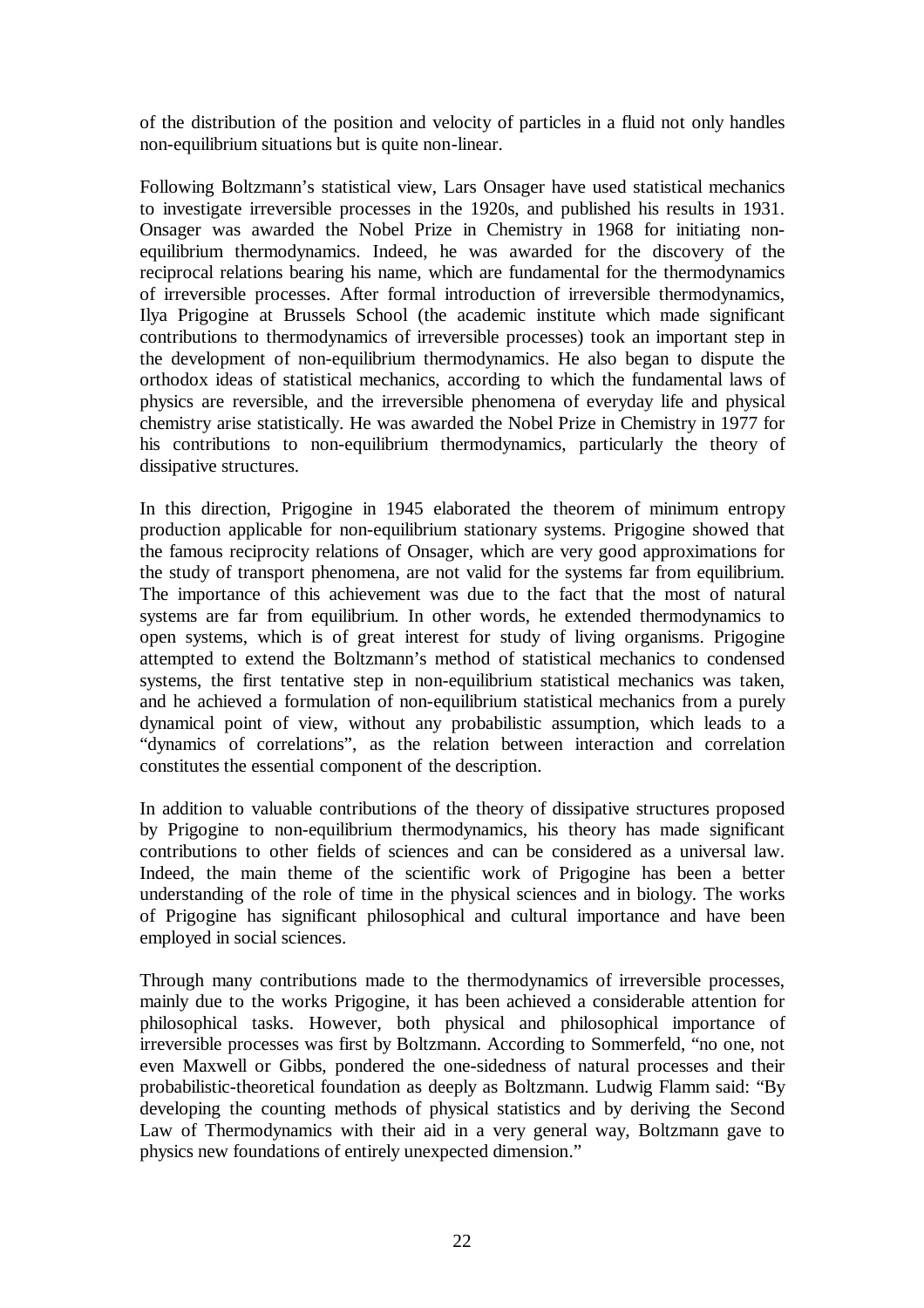### *Relativity*

Although, Albert Einstein (1879 – 1955) never met Boltzmann personally (the young Einstein was surely much too modest to seek a meeting with the celebrated man), all Einstein's early work was in the Boltzmann tradition. It is known that Einstein formulated the theory of relativity by inspiration from Maxwell's electroldynamics. On the other hand, historical consideration shows that most German-speaking physicists of that time learned Maxwell's theory from Boltzmann's writings. In addition, the Einstein's light quantum hypothesis suggesting that the energy of the light itself and not merely that of the absorber is quantized, which is another root of quantum physics, was proposed through application of the Boltzmann principle to the radiation field.

*Note:* Philosophical articles of Boltzmann have been collected in book editions, and thus, the individual articles are not addressed here.

*Note:* The quotations noted throughout this article were taken from Boltzmann's articles, which can be found in the books referenced (mainly *Theoretical Physics and Philosophical Problems*).

## **Bibliography of Boltzmann's Philosophical Works**

*Populäre Schriften*. Leipzig, J.A. Barth, 1905. (reprinted in 1919 and 1925)

*Wissenschaftliche Abhandlungen*. 3 vols. Ed. Fritz Hasenöhrl. Leipzig, J.A. Barth, 1909. (Collection of Boltzmann's scientific articles in scientific journals.)

*Theoretical Physics and Philosophical Problems*. Ed. Brian McGuinness. Trans. Paul Foulkes. Dordrecht, Reidel Publishing Co., 1974.

## **The Works Devoted to Boltzmann's Philosophy and His Life**

Blackmore, John T: *Ludwig Boltzmann: His Later Life and Philosophy, 1900-1906*. (*Boston Studies in Philosophy of Science* vol. 168) Dordrecht, Kluwer Academic Publishers, 1995.

Bogolyubov, N. N. & Sanochkin, Y. V.: *Ludwig Boltzmann*. Uspekhi Fizicheskhikh Nauk 61 (1957) 7; Advances in Physical Sciences 61 (1957) 7.

Broda, E.: *Philosophical Biography of Ludwig Boltzmann*. The Boltzmann Equation – Acta Physica Australiaca, Supplementum 10 (1973) 3.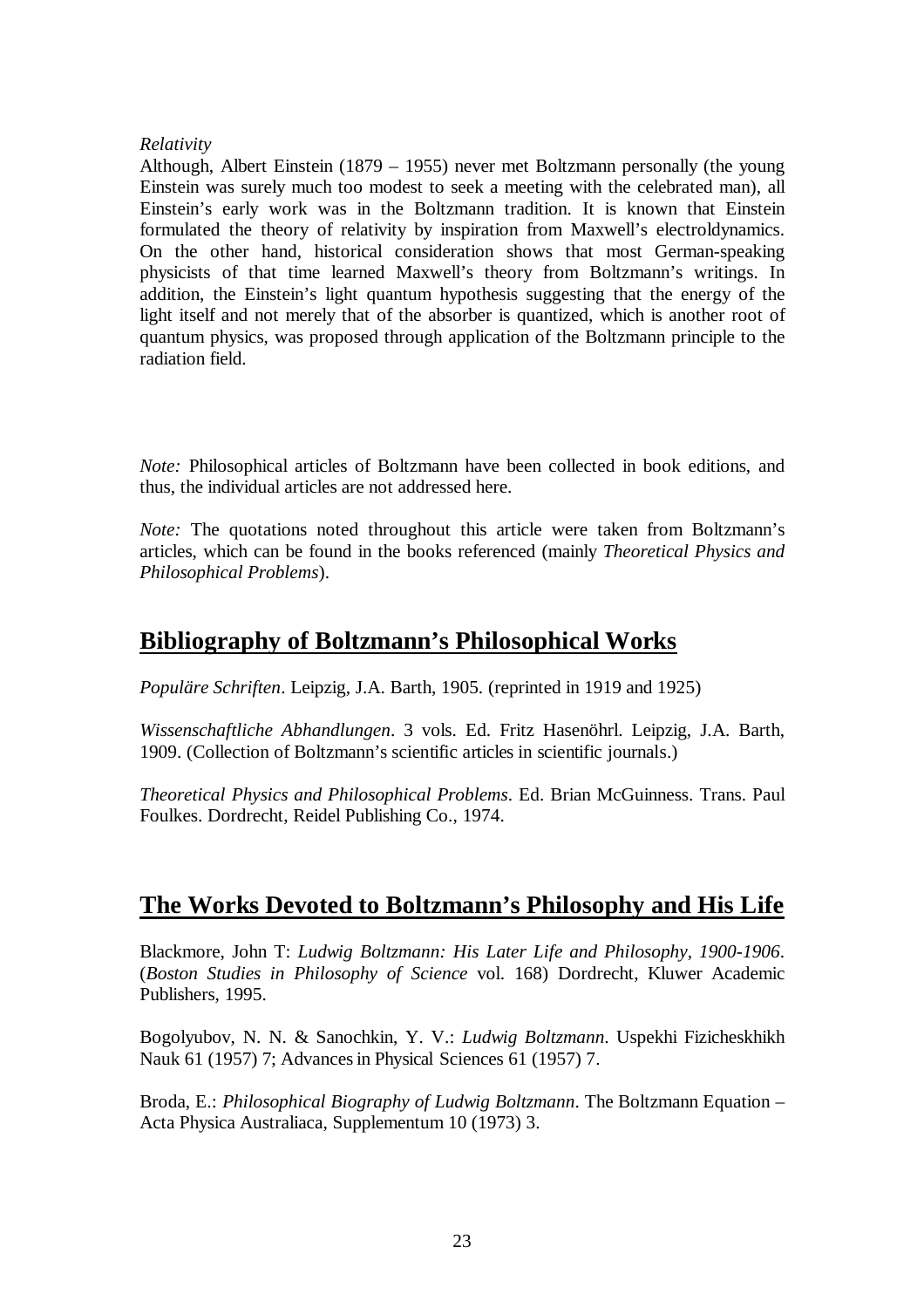Broda, Engelbert: *Ludwig Boltzmann: Man, Physicist, Philosopher*. Trans. Larry Gay. Woodbridge, CT, Ox Bow Press, 1983.

Brush, S. G.: *Boltzmann, Ludwig*. Dictionary of Scientific Biography II (1970) 260.

Brush, S. G.: *Foundations of Statistical Mechanics*. Archieve for History of Exact Science 4 (1967) 145.

Bryan, G. H: *Obituary of L. Boltzmann*. Nature 74 (1906) 569.

Cercignani, Carlo: *Ludwig Boltzmann, The Man Who Trusted Atoms*, Oxford University Press, 1998

Davydov, B. I.: *A Great Physicist*. Uspekhi Fizicheskhikh Nauk 61 (1957) 3; Advances in Physical Sciences 61 (1957) 3.

Ehrenfest, P.: *Ludwig Boltzmann*. Math.-Nw. Blatter 9 (1909; Collected Scientific Papers (1959) 12.

Flamm, D.: *Life and Personality of Ludwig Boltzmann*. The Boltzmann Equation – Acta Physica Australiaca, Supplementum 10 (1973) 3.

Flamm, D: *Ludwig Boltzmann and His Influence on Science*, Studies in History and Philosophy of Science 14 (1983), 255-278.

Flamm, L.: *Die Personalichjeit Boltzmanns*. Wiener Chem.-Zeitung 47 (1944) 28.

Flamm, L.: *In Memory of Ludwig Boltzmann*. Uspekhi Fizicheskhikh Nauk 61 (1957) 3; Advances in Physical Sciences 61 (1957) 3.

Jaegar, G: *Ludwig Boltzmann*. Neue osterreichische Biographie II (1925) 117.

Jungnickel, C & McCormmach, R: *Intellectual Mastery of Nature*, 2 Volumes, Chicago, 1986.

Klein, M. J.: *The Development of Boltzmann's Statistical Ideas*. The Boltzmann Equation – Acta Physica Australiaca, Supplementum 10 (1973) 3.

Lindley, David: *Boltzmann' s Atom: The Great Debate That Launched a Revolution in Physics*, Free Press, New York, 2001.

Meyer, Stephan: *Festschrift Ludwig Boltzmann gewidmet zum sechzigsten Geburtstag 20. Februar 1904*. J. A. Barth, Leipzig. (This contains constributions by P. Duhem, M. Planck, E. Mach, J. Larmor, G. Frege, S. Arrhenius, and W. Nernst, among others.)

Schrodinger, Erwin: *The Statistical Law in Nature*. Nature 153 (1944) 704.

Sommerfeld, Arnold: *Boltzmann, Ludwig*. Neue deutsche Biographie 2 (1955) 436.